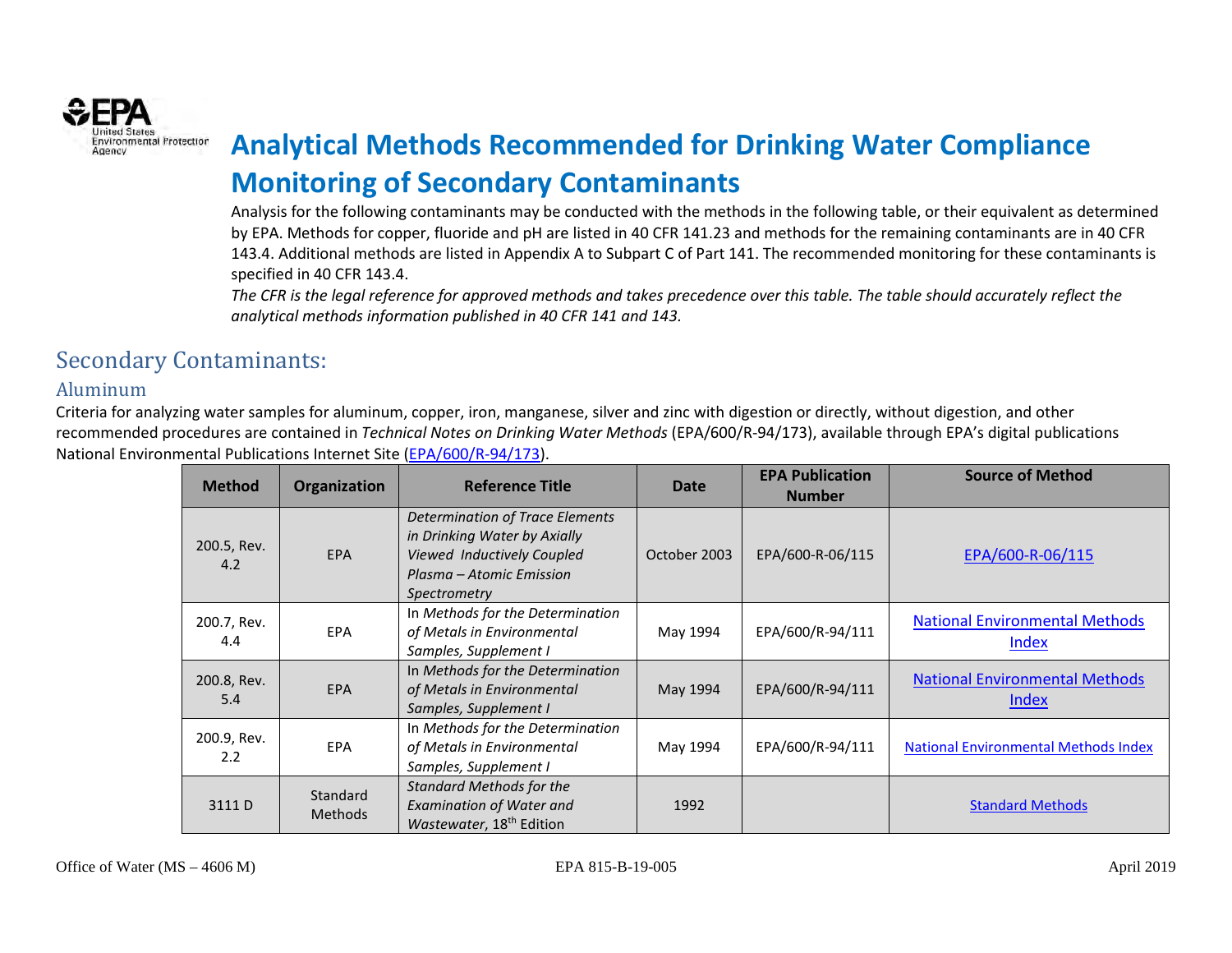| <b>Method</b> | Organization               | <b>Reference Title</b>                                                                                     | Date | <b>EPA Publication</b><br><b>Number</b> | <b>Source of Method</b> |
|---------------|----------------------------|------------------------------------------------------------------------------------------------------------|------|-----------------------------------------|-------------------------|
| 3111D         | Standard<br><b>Methods</b> | <b>Standard Methods for the</b><br><b>Examination of Water and</b><br>Wastewater, 19 <sup>th</sup> Edition | 1995 |                                         | <b>Standard Methods</b> |
| 3111D         | Standard<br><b>Methods</b> | <b>Standard Methods for the</b><br><b>Examination of Water and</b><br>Wastewater, 21 <sup>st</sup> Edition | 2005 |                                         | <b>Standard Methods</b> |
| 3111D         | Standard<br>Methods        | <b>Standard Methods for the</b><br><b>Examination of Water and</b><br>Wastewater, 22 <sup>nd</sup> Edition | 2012 |                                         | <b>Standard Methods</b> |
| 3111D         | Standard<br>Methods        | <b>Standard Methods for the</b><br><b>Examination of Water and</b><br>Wastewater, 23rd Edition             | 2017 |                                         | <b>Standard Methods</b> |
| 3113B         | Standard<br>Methods        | <b>Standard Methods for the</b><br><b>Examination of Water and</b><br>Wastewater, 18 <sup>th</sup> Edition | 1992 |                                         | <b>Standard Methods</b> |
| 3113B         | Standard<br>Methods        | <b>Standard Methods for the</b><br><b>Examination of Water and</b><br>Wastewater, 19 <sup>th</sup> Edition | 1995 |                                         | <b>Standard Methods</b> |
| 3113B         | Standard<br><b>Methods</b> | <b>Standard Methods for the</b><br><b>Examination of Water and</b><br>Wastewater, 21 <sup>st</sup> Edition | 2005 |                                         | <b>Standard Methods</b> |
| 3113B         | Standard<br>Methods        | <b>Standard Methods for the</b><br><b>Examination of Water and</b><br>Wastewater, 22 <sup>nd</sup> Edition | 2012 |                                         | <b>Standard Methods</b> |
| 3113B         | Standard<br>Methods        | <b>Standard Methods for the</b><br><b>Examination of Water and</b><br>Wastewater, 23rd Edition             | 2017 |                                         | <b>Standard Methods</b> |
| 3120B         | Standard<br><b>Methods</b> | <b>Standard Methods for the</b><br><b>Examination of Water and</b><br>Wastewater, 18 <sup>th</sup> Edition | 1992 |                                         | <b>Standard Methods</b> |
| 3120 B        | Standard<br><b>Methods</b> | <b>Standard Methods for the</b><br><b>Examination of Water and</b><br>Wastewater, 19 <sup>th</sup> Edition | 1995 |                                         | <b>Standard Methods</b> |
| 3120B         | Standard<br><b>Methods</b> | <b>Standard Methods for the</b><br><b>Examination of Water and</b><br>Wastewater, 20 <sup>th</sup> Edition | 1998 |                                         | <b>Standard Methods</b> |
| 3120 B        | Standard<br>Methods        | <b>Standard Methods for the</b><br><b>Examination of Water and</b><br>Wastewater, 21 <sup>st</sup> Edition | 2005 |                                         | <b>Standard Methods</b> |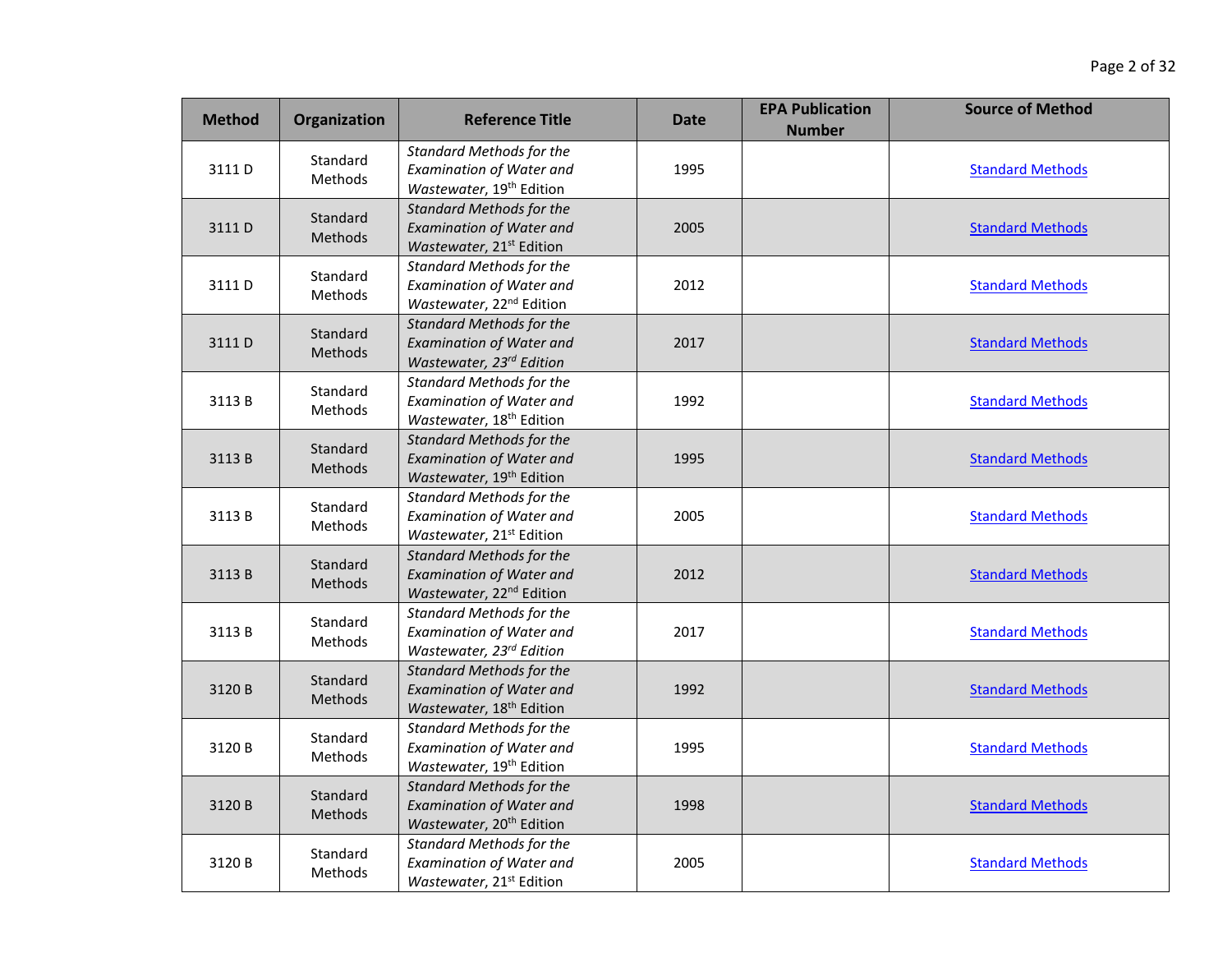| <b>Method</b> | Organization                      | <b>Reference Title</b>                                                                                                                                                                 | <b>Date</b> | <b>EPA Publication</b><br><b>Number</b> | <b>Source of Method</b> |
|---------------|-----------------------------------|----------------------------------------------------------------------------------------------------------------------------------------------------------------------------------------|-------------|-----------------------------------------|-------------------------|
| 3120 B        | Standard<br>Methods               | <b>Standard Methods for the</b><br><b>Examination of Water and</b><br>Wastewater, 22 <sup>nd</sup> Edition                                                                             | 2012        |                                         | <b>Standard Methods</b> |
| 3120 B        | Standard<br>Methods               | <b>Standard Methods for the</b><br><b>Examination of Water and</b><br>Wastewater, 23rd Edition                                                                                         | 2017        |                                         | <b>Standard Methods</b> |
| 3111 D-99     | Standard<br><b>Methods Online</b> | Online version. Approval year is<br>designated by the last 2 digits.<br>Only online versions cited in the<br>regulations or in Appendix A to<br>Subpart C of Part 141 are<br>approved. | 1999        |                                         | <b>Standard Methods</b> |
| 3113 B-99     | Standard<br><b>Methods Online</b> | Online version. Approval year is<br>designated by the last 2 digits.<br>Only online versions cited in the<br>regulations or in Appendix A to<br>Subpart C of Part 141 are<br>approved. | 1999        |                                         | <b>Standard Methods</b> |
| 3113 B-04     | Standard<br><b>Methods Online</b> | Online version. Approval year is<br>designated by the last 2 digits.<br>Only online versions cited in the<br>regulations or in Appendix A to<br>Subpart C of Part 141 are<br>approved. | 2004        |                                         | <b>Standard Methods</b> |
| 3113 B-10     | Standard<br>Methods Online        | Online version. Approval year is<br>designated by the last 2 digits.<br>Only online versions cited in the<br>regulations or in Appendix A to<br>Subpart C of Part 141 are<br>approved. | 2010        |                                         | <b>Standard Methods</b> |
| 3120 B-99     | Standard<br><b>Methods Online</b> | Online version. Approval year is<br>designated by the last 2 digits.<br>Only online versions cited in the<br>regulations or in Appendix A to<br>Subpart C of Part 141 are<br>approved. | 1999        |                                         | <b>Standard Methods</b> |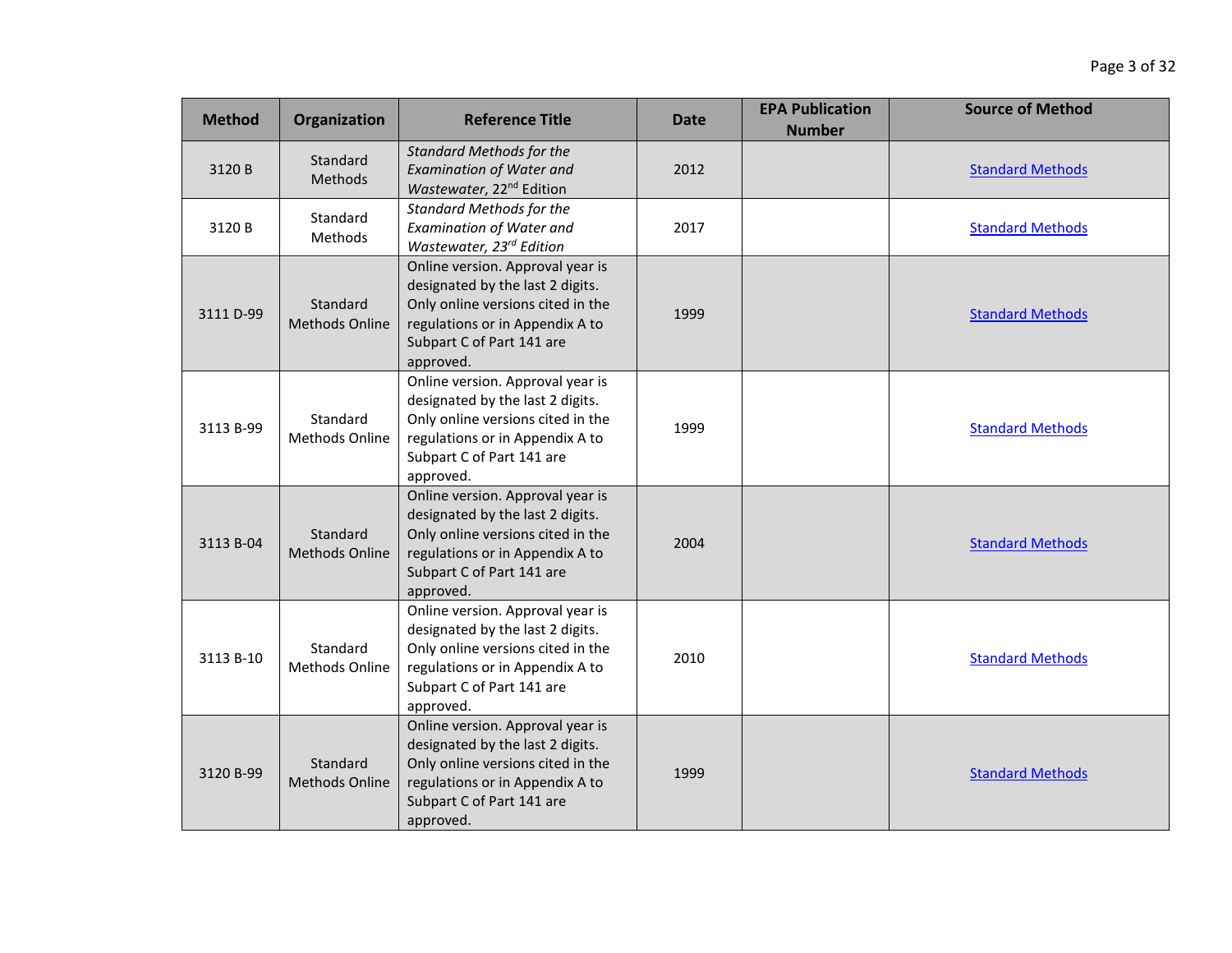# Chloride

| <b>Method</b>      | Organization                 | <b>Reference Title</b>                                                                                            | <b>Date</b> | <b>EPA Publication</b><br><b>Number</b> | <b>Source of Method</b>                        |
|--------------------|------------------------------|-------------------------------------------------------------------------------------------------------------------|-------------|-----------------------------------------|------------------------------------------------|
| D4327-97           | <b>ASTM</b><br>International | <b>Standard Test Method for Anions</b><br>in Water by Suppressed Ion<br>Chromatography                            | 1997        |                                         | <b>ASTM International</b>                      |
| D4327-03           | <b>ASTM</b><br>International | <b>Standard Test Method for Anions</b><br>in Water by Suppressed Ion<br>Chromatography                            | 2003        |                                         | <b>ASTM International</b>                      |
| D4327-11           | <b>ASTM</b><br>International | <b>Standard Test Method for Anions</b><br>in Water by Suppressed Ion<br>Chromatography                            | 2011        |                                         | <b>ASTM International</b>                      |
| D512-89 B          | <b>ASTM</b><br>International | <b>Standard Test Method for Chloride</b><br>Ion in Water - Silver Nitrate<br><b>Titration</b>                     | 1989        |                                         | <b>ASTM International</b>                      |
| D512-04 B          | <b>ASTM</b><br>International | <b>Standard Test Method for Chloride</b><br>Ion in Water - Silver Nitrate<br>Titration                            | 2004        |                                         | <b>ASTM International</b>                      |
| D512-12B           | <b>ASTM</b><br>International | <b>Standard Test Method for Chloride</b><br>Ion in Water - Silver Nitrate<br><b>Titration</b>                     | 2012        |                                         | <b>ASTM International</b>                      |
| 300.0, Rev.<br>2.1 | EPA                          | In Methods for the Determination<br>of Inorganic Substances in<br><b>Environmental Samples</b>                    | August 1993 | EPA/600/R-93/100                        | <b>National Environmental Methods</b><br>Index |
| 300.1, Rev.<br>1.0 | EPA                          | In Methods for the Determination<br>of Organic and Inorganic<br>Compounds in Drinking Water, Vol.<br>$\mathbf{1}$ | August 2000 | EPA 815-R-00-014                        | <b>National Environmental Methods</b><br>Index |
| 4110B              | Standard<br>Methods          | <b>Standard Methods for the</b><br><b>Examination of Water and</b><br>Wastewater, 18 <sup>th</sup> Edition        | 1992        |                                         | <b>Standard Methods</b>                        |
| 4110B              | Standard<br>Methods          | <b>Standard Methods for the</b><br><b>Examination of Water and</b><br>Wastewater, 19 <sup>th</sup> Edition        | 1995        |                                         | <b>Standard Methods</b>                        |
| 4110B              | Standard<br>Methods          | <b>Standard Methods for the</b><br><b>Examination of Water and</b><br>Wastewater, 20 <sup>th</sup> Edition        | 1998        |                                         | <b>Standard Methods</b>                        |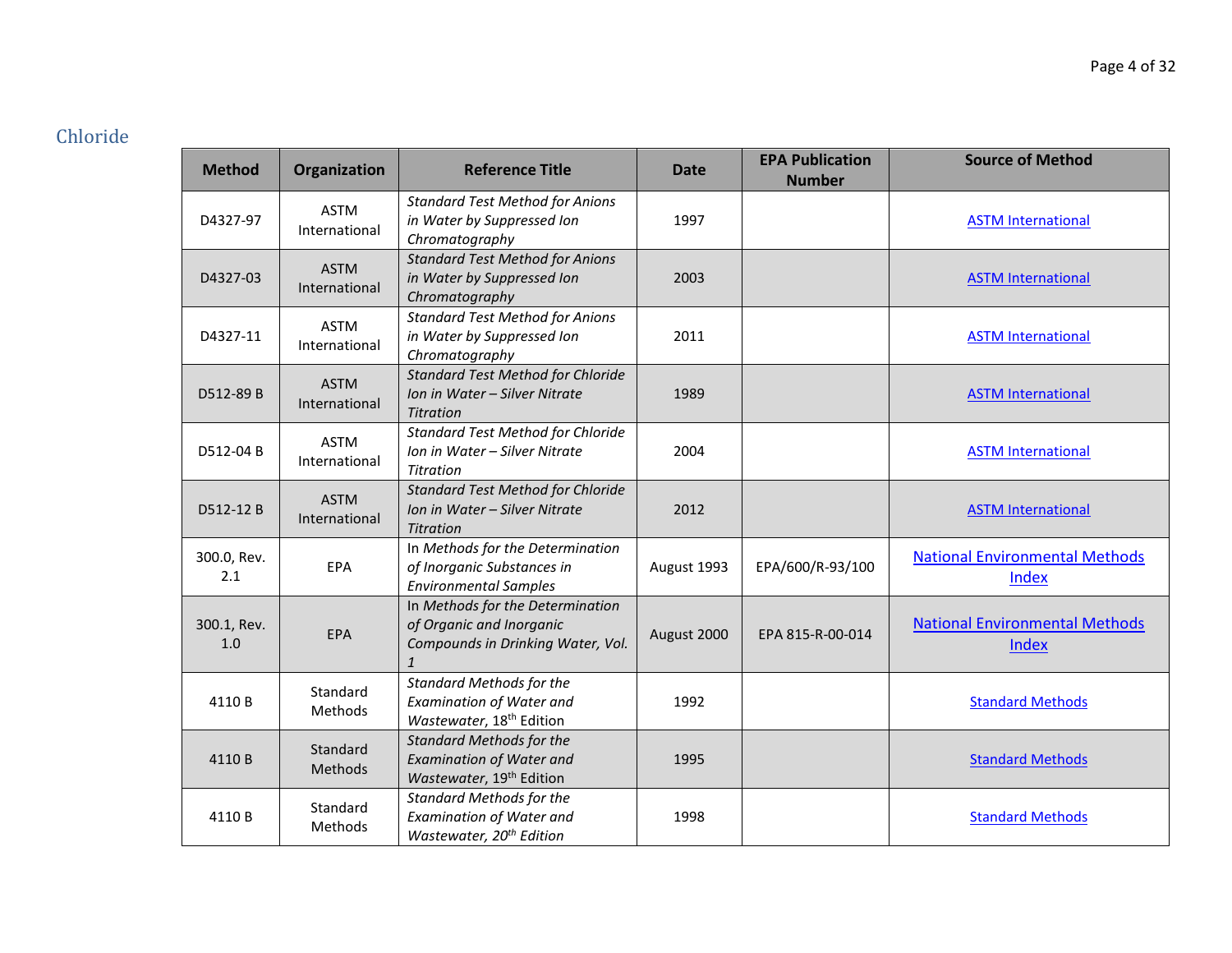| <b>Method</b>          | <b>Organization</b>        | <b>Reference Title</b>                                                                                     | Date | <b>EPA Publication</b><br><b>Number</b> | <b>Source of Method</b> |
|------------------------|----------------------------|------------------------------------------------------------------------------------------------------------|------|-----------------------------------------|-------------------------|
| 4110B                  | Standard<br><b>Methods</b> | <b>Standard Methods for the</b><br><b>Examination of Water and</b><br>Wastewater, 21 <sup>st</sup> Edition | 2005 |                                         | <b>Standard Methods</b> |
| 4110B                  | Standard<br>Methods        | <b>Standard Methods for the</b><br><b>Examination of Water and</b><br>Wastewater, 22 <sup>nd</sup> Edition | 2012 |                                         | <b>Standard Methods</b> |
| 4110B                  | Standard<br>Methods        | <b>Standard Methods for the</b><br><b>Examination of Water and</b><br>Wastewater, 23 <sup>rd</sup> Edition | 2017 |                                         | <b>Standard Methods</b> |
| 4500-Cl B              | Standard<br>Methods        | Standard Methods for the<br><b>Examination of Water and</b><br>Wastewater, 18 <sup>th</sup> Edition        | 1992 |                                         | <b>Standard Methods</b> |
| 4500-Cl B              | Standard<br>Methods        | <b>Standard Methods for the</b><br><b>Examination of Water and</b><br>Wastewater, 19 <sup>th</sup> Edition | 1995 |                                         | <b>Standard Methods</b> |
| 4500-Cl B              | Standard<br>Methods        | <b>Standard Methods for the</b><br><b>Examination of Water and</b><br>Wastewater, 20 <sup>th</sup> Edition | 1998 |                                         | <b>Standard Methods</b> |
| 4500-Cl B              | Standard<br><b>Methods</b> | <b>Standard Methods for the</b><br><b>Examination of Water and</b><br>Wastewater, 21 <sup>st</sup> Edition | 2005 |                                         | <b>Standard Methods</b> |
| 4500-Cl B              | Standard<br>Methods        | <b>Standard Methods for the</b><br><b>Examination of Water and</b><br>Wastewater, 22 <sup>nd</sup> Edition | 2012 |                                         | <b>Standard Methods</b> |
| 4500-Cl B              | Standard<br><b>Methods</b> | <b>Standard Methods for the</b><br><b>Examination of Water and</b><br>Wastewater, 23rd Edition             | 2017 |                                         | <b>Standard Methods</b> |
| 4500-Cl D              | Standard<br><b>Methods</b> | <b>Standard Methods for the</b><br><b>Examination of Water and</b><br>Wastewater, 18 <sup>th</sup> Edition | 1992 |                                         | <b>Standard Methods</b> |
| 4500-Cl <sup>-</sup> D | Standard<br><b>Methods</b> | <b>Standard Methods for the</b><br><b>Examination of Water and</b><br>Wastewater, 19 <sup>th</sup> Edition | 1995 |                                         | <b>Standard Methods</b> |
| 4500-Cl D              | Standard<br>Methods        | <b>Standard Methods for the</b><br><b>Examination of Water and</b><br>Wastewater, 20 <sup>th</sup> Edition | 1998 |                                         | <b>Standard Methods</b> |
| 4500-Cl <sup>-</sup> D | Standard<br>Methods        | <b>Standard Methods for the</b><br><b>Examination of Water and</b><br>Wastewater, 21 <sup>st</sup> Edition | 2005 |                                         | <b>Standard Methods</b> |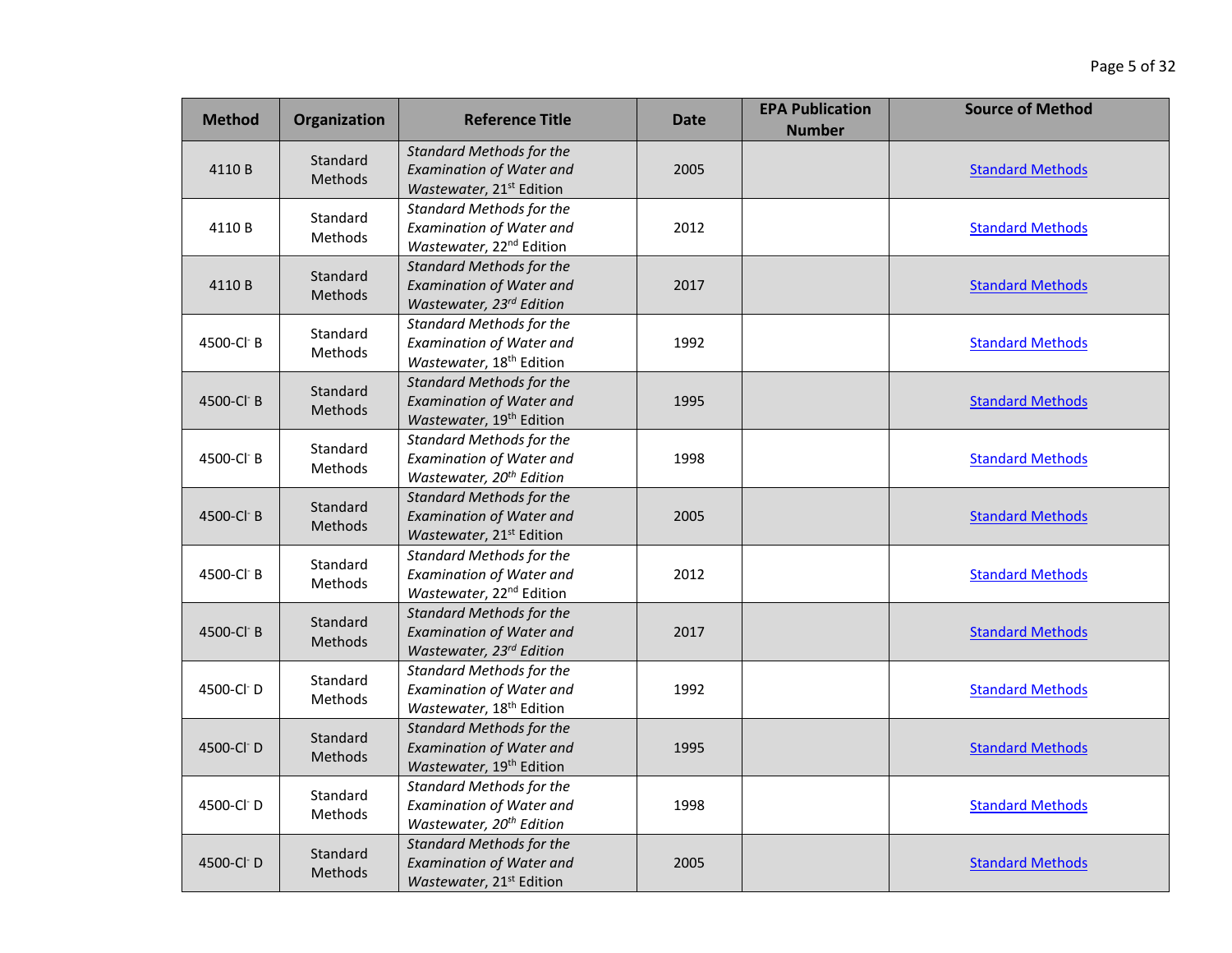| <b>Method</b>              | Organization                      | <b>Reference Title</b>                                                                                                                                                                 | <b>Date</b> | <b>EPA Publication</b><br><b>Number</b> | <b>Source of Method</b>   |
|----------------------------|-----------------------------------|----------------------------------------------------------------------------------------------------------------------------------------------------------------------------------------|-------------|-----------------------------------------|---------------------------|
| 4500-Cl D                  | Standard<br><b>Methods</b>        | <b>Standard Methods for the</b><br>Examination of Water and<br>Wastewater, 22 <sup>nd</sup> Edition                                                                                    | 2012        |                                         | <b>Standard Methods</b>   |
| 4500-Cl D                  | Standard<br>Methods               | <b>Standard Methods for the</b><br><b>Examination of Water and</b><br>Wastewater, 23rd Edition                                                                                         | 2017        |                                         | <b>Standard Methods</b>   |
| 4110 B-00                  | Standard<br><b>Methods Online</b> | Online version. Approval year is<br>designated by the last 2 digits.<br>Only online versions cited in the<br>regulations or in Appendix A to<br>Subpart C of Part 141 are<br>approved. | 2000        |                                         | <b>Standard Methods</b>   |
| 4500-Cl B-<br>97           | Standard<br><b>Methods Online</b> | Online version. Approval year is<br>designated by the last 2 digits.<br>Only online versions cited in the<br>regulations or in Appendix A to<br>Subpart C of Part 141 are<br>approved. | 1997        |                                         | <b>Standard Methods</b>   |
| 4500-Cl D-<br>97           | Standard<br><b>Methods Online</b> | Online version. Approval year is<br>designated by the last 2 digits.<br>Only online versions cited in the<br>regulations or in Appendix A to<br>Subpart C of Part 141 are<br>approved. | 1997        |                                         | <b>Standard Methods</b>   |
| Method<br>D6508, Rev.<br>2 | Waters<br>Corporation             | Test Method for Determination of<br>Dissolved Inorganic Anions in<br><b>Aqueous Matrices Using Capillary</b><br>Ion Electrophoresis and Chromate<br>Electrolvte                        |             |                                         | <b>Waters Corporation</b> |

Color

| <b>Method</b> | <b>Organization</b>        | <b>Reference Title</b>                                                                                     | <b>Date</b> | <b>EPA Publication</b><br><b>Number</b> | <b>Source of Method</b> |
|---------------|----------------------------|------------------------------------------------------------------------------------------------------------|-------------|-----------------------------------------|-------------------------|
| 2120 B        | Standard<br><b>Methods</b> | <b>Standard Methods for the</b><br><b>Examination of Water and</b><br>Wastewater, 18 <sup>th</sup> Edition | 1992        |                                         | <b>Standard Methods</b> |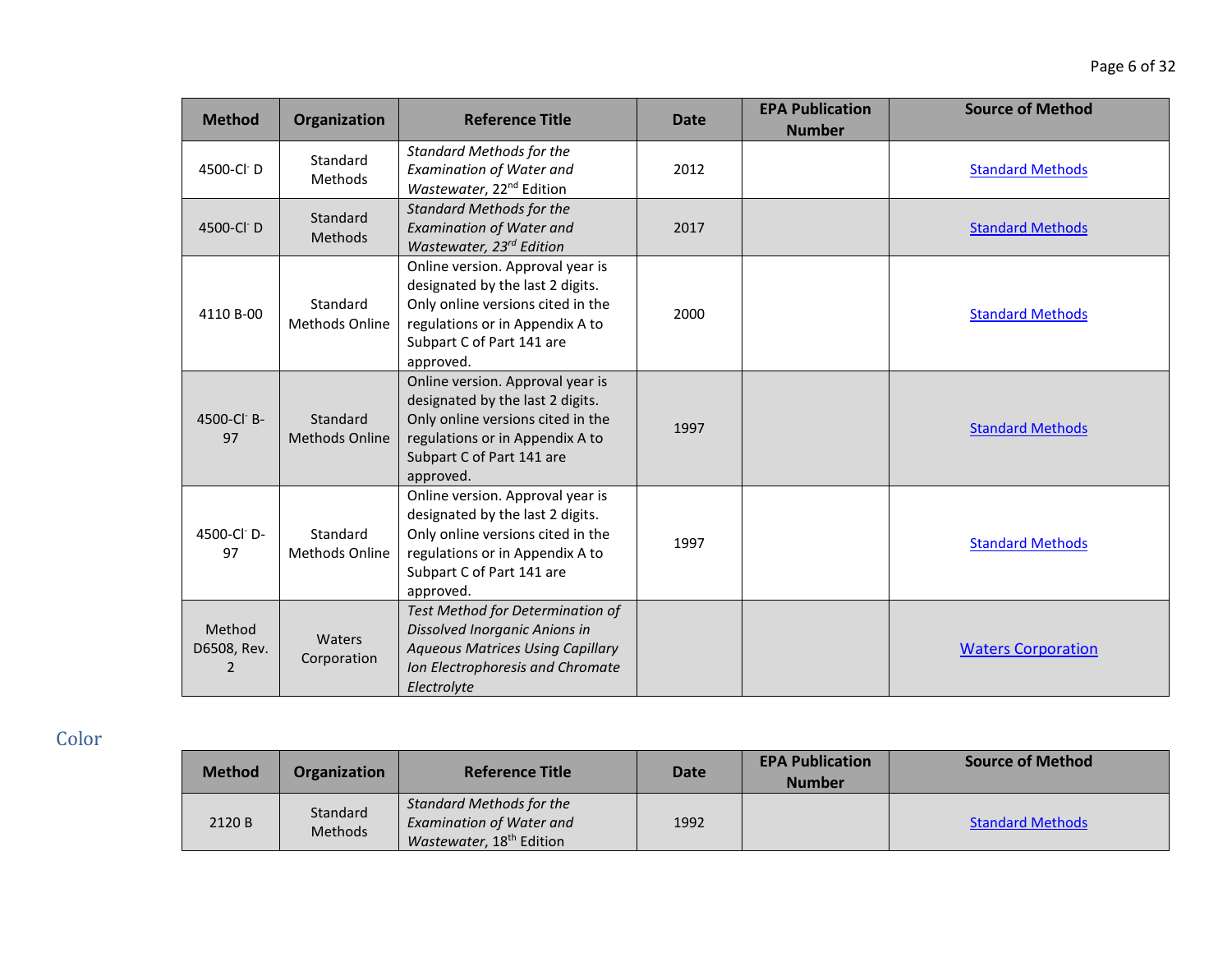| <b>Method</b> | Organization                      | <b>Reference Title</b>                                                                                                                                                                 | Date | <b>EPA Publication</b><br><b>Number</b> | <b>Source of Method</b> |
|---------------|-----------------------------------|----------------------------------------------------------------------------------------------------------------------------------------------------------------------------------------|------|-----------------------------------------|-------------------------|
| 2120 B        | Standard<br><b>Methods</b>        | <b>Standard Methods for the</b><br><b>Examination of Water and</b><br>Wastewater, 19 <sup>th</sup> Edition                                                                             | 1995 |                                         | <b>Standard Methods</b> |
| 2120 B        | Standard<br><b>Methods</b>        | <b>Standard Methods for the</b><br><b>Examination of Water and</b><br>Wastewater, 20 <sup>th</sup> Edition                                                                             | 1998 |                                         | <b>Standard Methods</b> |
| 2120 B        | Standard<br>Methods               | <b>Standard Methods for the</b><br><b>Examination of Water and</b><br>Wastewater, 21 <sup>st</sup> Edition                                                                             | 2005 |                                         | <b>Standard Methods</b> |
| 2120 B        | Standard<br><b>Methods</b>        | <b>Standard Methods for the</b><br><b>Examination of Water and</b><br>Wastewater, 22 <sup>nd</sup> Edition                                                                             | 2012 |                                         | <b>Standard Methods</b> |
| 2120 B        | Standard<br>Methods               | <b>Standard Methods for the</b><br><b>Examination of Water and</b><br>Wastewater, 23rd Edition                                                                                         | 2017 |                                         | <b>Standard Methods</b> |
| 2120 B-01     | Standard<br><b>Methods Online</b> | Online version. Approval year is<br>designated by the last 2 digits.<br>Only online versions cited in the<br>regulations or in Appendix A to<br>Subpart C of Part 141 are<br>approved. | 2001 |                                         | <b>Standard Methods</b> |

### Copper

| <b>Method</b> | Organization                 | <b>Reference Title</b>                                                                    | <b>Date</b> | <b>EPA Publication</b><br><b>Number</b> | <b>Source of Method</b>   |
|---------------|------------------------------|-------------------------------------------------------------------------------------------|-------------|-----------------------------------------|---------------------------|
| D1688-95 A    | <b>ASTM</b><br>International | <b>Standard Test Methods for Copper</b><br>in Water - Atomic Absorption,<br><b>Direct</b> | 1995        |                                         | <b>ASTM International</b> |
| D1688-02 A    | ASTM<br>International        | <b>Standard Test Methods for Copper</b><br>in Water - Atomic Absorption,<br><b>Direct</b> | 2002        |                                         | <b>ASTM International</b> |
| D1688-07 A    | <b>ASTM</b><br>International | <b>Standard Test Methods for Copper</b><br>in Water - Atomic Absorption,<br><b>Direct</b> | 2007        |                                         | <b>ASTM International</b> |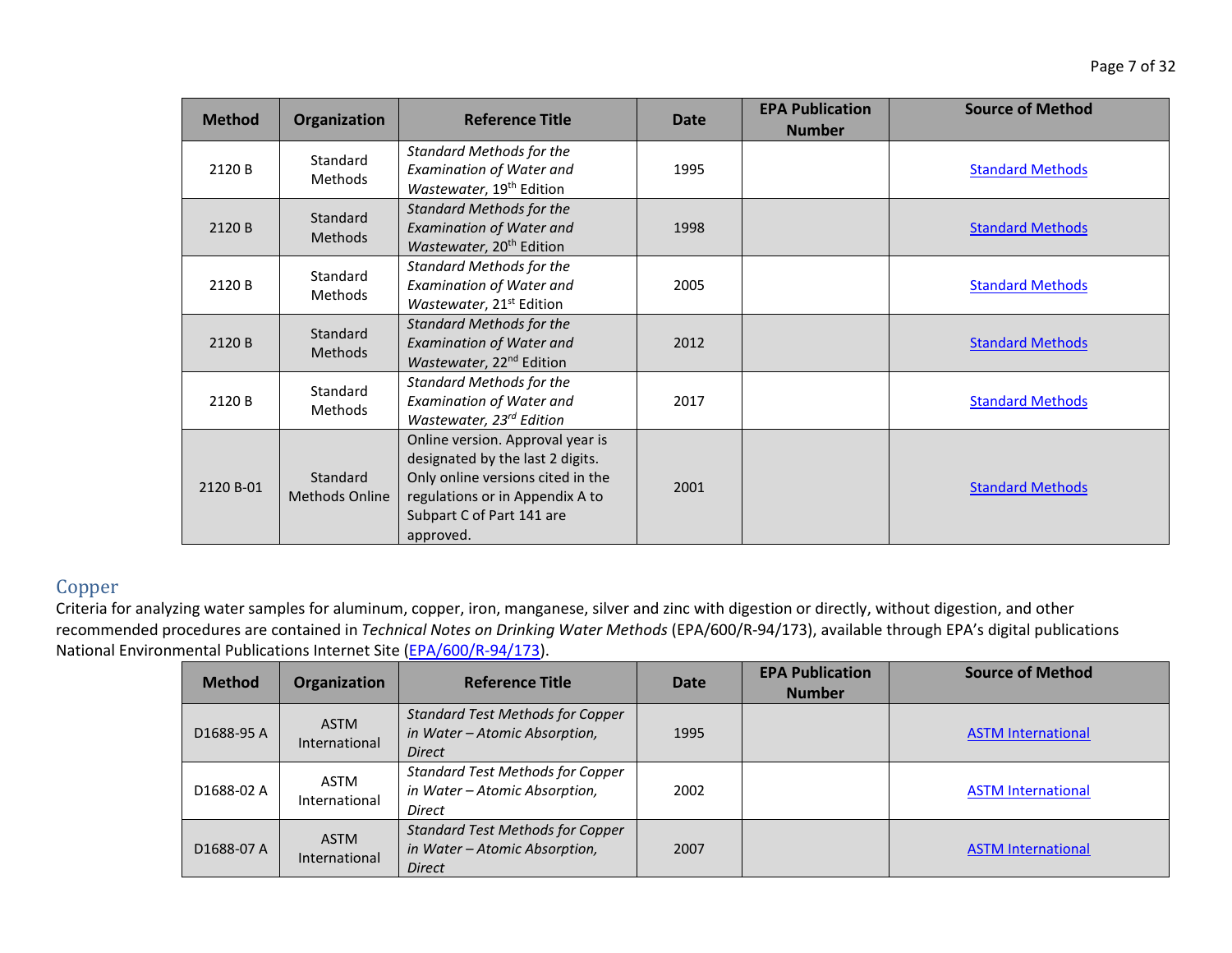| <b>Method</b>           | Organization                 | <b>Reference Title</b>                                                                                                                           | <b>Date</b>      | <b>EPA Publication</b><br><b>Number</b> | <b>Source of Method</b>                        |
|-------------------------|------------------------------|--------------------------------------------------------------------------------------------------------------------------------------------------|------------------|-----------------------------------------|------------------------------------------------|
| D1688-12 A              | <b>ASTM</b><br>International | <b>Standard Test Methods for Copper</b><br>in Water - Atomic Absorption,<br><b>Direct</b>                                                        | 2012             |                                         | <b>ASTM International</b>                      |
| D1688-95 C              | <b>ASTM</b><br>International | <b>Standard Test Method for Copper</b><br>in Water - Atomic Absorption,<br><b>Graphite Furnace</b>                                               | 1995             |                                         | <b>ASTM International</b>                      |
| D1688-02 C              | <b>ASTM</b><br>International | <b>Standard Test Method for Copper</b><br>in Water - Atomic Absorption,<br>Graphite Furnace                                                      | 2002             |                                         | <b>ASTM International</b>                      |
| D1688-07 C              | <b>ASTM</b><br>International | <b>Standard Test Method for Copper</b><br>in Water - Atomic Absorption,<br><b>Graphite Furnace</b>                                               | 2007             |                                         | <b>ASTM International</b>                      |
| D1688-12 C              | <b>ASTM</b><br>International | <b>Standard Test Method for Copper</b><br>in Water - Atomic Absorption,<br>Graphite Furnace                                                      | 2012             |                                         | <b>ASTM International</b>                      |
| 200.5, Rev.<br>4.2      | EPA                          | <b>Determination of Trace Elements</b><br>in Drinking Water by Axially<br>Viewed Inductively Coupled<br>Plasma - Atomic Emission<br>Spectrometry | October 2003     | EPA/600-R-06/115                        | EPA/600-R-06/115                               |
| 200.7, Rev.<br>4.4      | EPA                          | In Methods for the Determination<br>of Metals in Environmental<br>Samples, Supplement I                                                          | May 1994         | EPA/600/R-94/111                        | <b>National Environmental Methods</b><br>Index |
| 200.8, Rev.<br>5.4      | <b>EPA</b>                   | In Methods for the Determination<br>of Metals in Environmental<br>Samples, Supplement I                                                          | May 1994         | EPA/600/R-94/111                        | <b>National Environmental Methods</b><br>Index |
| 200.9, Rev.<br>2.2      | <b>EPA</b>                   | In Methods for the Determination<br>of Metals in Environmental<br>Samples, Supplement I                                                          | May 1994         | EPA/600/R-94/111                        | <b>National Environmental Methods Index</b>    |
| Hach 8026,<br>Rev. 1.2  | <b>Hach Company</b>          | Spectrophotometric Measurement<br>of Copper in Finished Drinking<br>Water                                                                        | December<br>2015 |                                         | Hach 8026, Rev. 1.2                            |
| Hach 10272,<br>Rev. 1.2 | Hach Company                 | Spectrophotometric Measurement<br>of Copper in Finished Drinking<br>Water                                                                        | December<br>2015 |                                         | Hach 10272, Rev. 1.2                           |
| 3111B                   | Standard<br>Methods          | <b>Standard Methods for the</b><br><b>Examination of Water and</b><br>Wastewater, 18 <sup>th</sup> Edition                                       | 1992             |                                         | <b>Standard Methods</b>                        |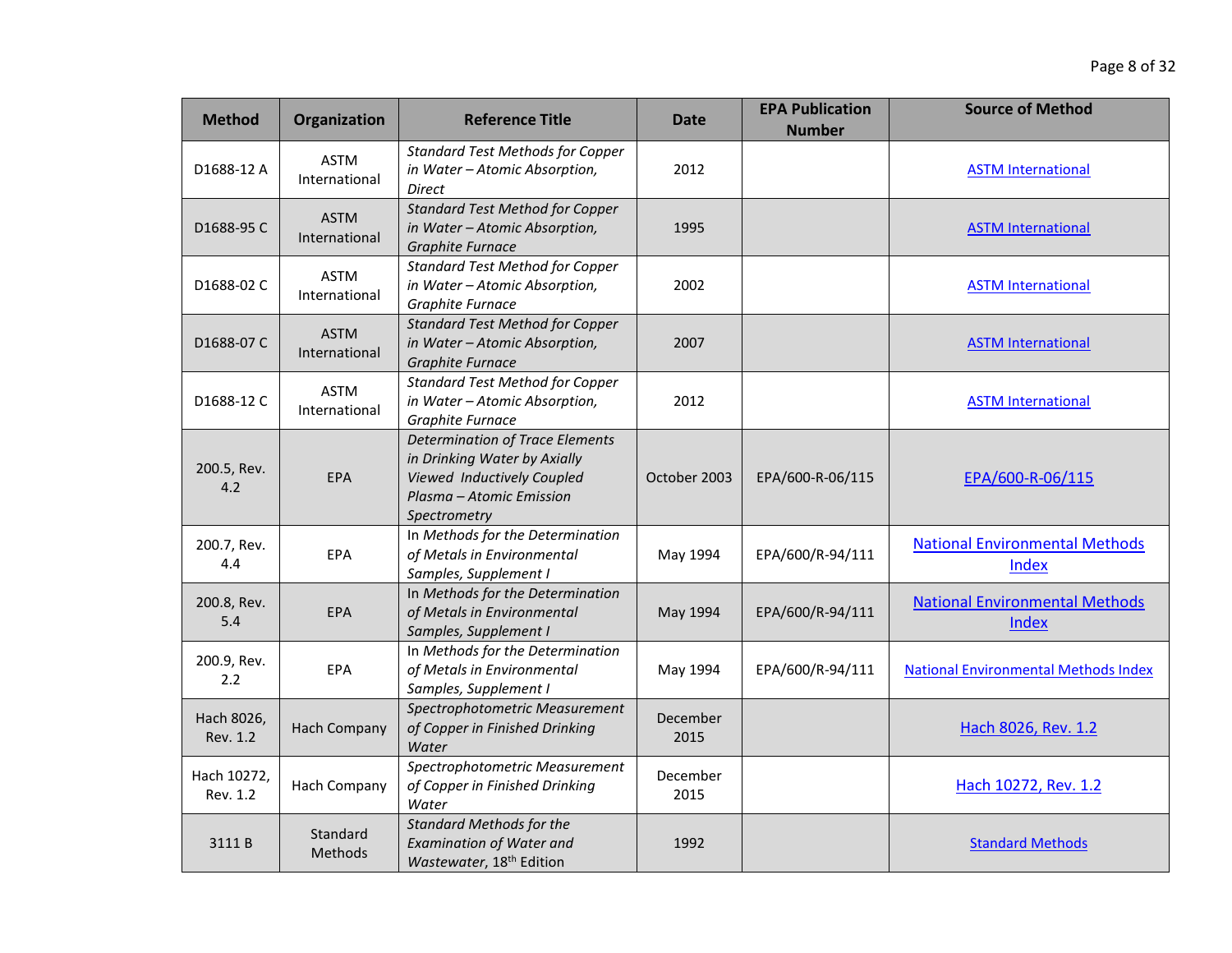| <b>Method</b> | Organization               | <b>Reference Title</b>                                                                                     | Date | <b>EPA Publication</b><br><b>Number</b> | <b>Source of Method</b> |
|---------------|----------------------------|------------------------------------------------------------------------------------------------------------|------|-----------------------------------------|-------------------------|
| 3111B         | Standard<br><b>Methods</b> | <b>Standard Methods for the</b><br><b>Examination of Water and</b><br>Wastewater, 19 <sup>th</sup> Edition | 1995 |                                         | <b>Standard Methods</b> |
| 3111B         | Standard<br>Methods        | <b>Standard Methods for the</b><br><b>Examination of Water and</b><br>Wastewater, 21 <sup>st</sup> Edition | 2005 |                                         | <b>Standard Methods</b> |
| 3111B         | Standard<br>Methods        | <b>Standard Methods for the</b><br><b>Examination of Water and</b><br>Wastewater, 22 <sup>nd</sup> Edition | 2012 |                                         | <b>Standard Methods</b> |
| 3111B         | Standard<br>Methods        | <b>Standard Methods for the</b><br><b>Examination of Water and</b><br>Wastewater, 23rd Edition             | 2017 |                                         | <b>Standard Methods</b> |
| 3113B         | Standard<br>Methods        | <b>Standard Methods for the</b><br><b>Examination of Water and</b><br>Wastewater, 18 <sup>th</sup> Edition | 1992 |                                         | <b>Standard Methods</b> |
| 3113B         | Standard<br>Methods        | <b>Standard Methods for the</b><br><b>Examination of Water and</b><br>Wastewater, 19 <sup>th</sup> Edition | 1995 |                                         | <b>Standard Methods</b> |
| 3113B         | Standard<br><b>Methods</b> | <b>Standard Methods for the</b><br><b>Examination of Water and</b><br>Wastewater, 21 <sup>st</sup> Edition | 2005 |                                         | <b>Standard Methods</b> |
| 3113B         | Standard<br>Methods        | <b>Standard Methods for the</b><br><b>Examination of Water and</b><br>Wastewater, 22 <sup>nd</sup> Edition | 2012 |                                         | <b>Standard Methods</b> |
| 3113B         | Standard<br>Methods        | <b>Standard Methods for the</b><br><b>Examination of Water and</b><br>Wastewater, 23rd Edition             | 2017 |                                         | <b>Standard Methods</b> |
| 3120B         | Standard<br><b>Methods</b> | <b>Standard Methods for the</b><br><b>Examination of Water and</b><br>Wastewater, 18 <sup>th</sup> Edition | 1992 |                                         | <b>Standard Methods</b> |
| 3120B         | Standard<br><b>Methods</b> | <b>Standard Methods for the</b><br><b>Examination of Water and</b><br>Wastewater, 19 <sup>th</sup> Edition | 1995 |                                         | <b>Standard Methods</b> |
| 3120B         | Standard<br><b>Methods</b> | <b>Standard Methods for the</b><br><b>Examination of Water and</b><br>Wastewater, 20 <sup>th</sup> Edition | 1998 |                                         | <b>Standard Methods</b> |
| 3120 B        | Standard<br>Methods        | <b>Standard Methods for the</b><br><b>Examination of Water and</b><br>Wastewater, 21 <sup>st</sup> Edition | 2005 |                                         | <b>Standard Methods</b> |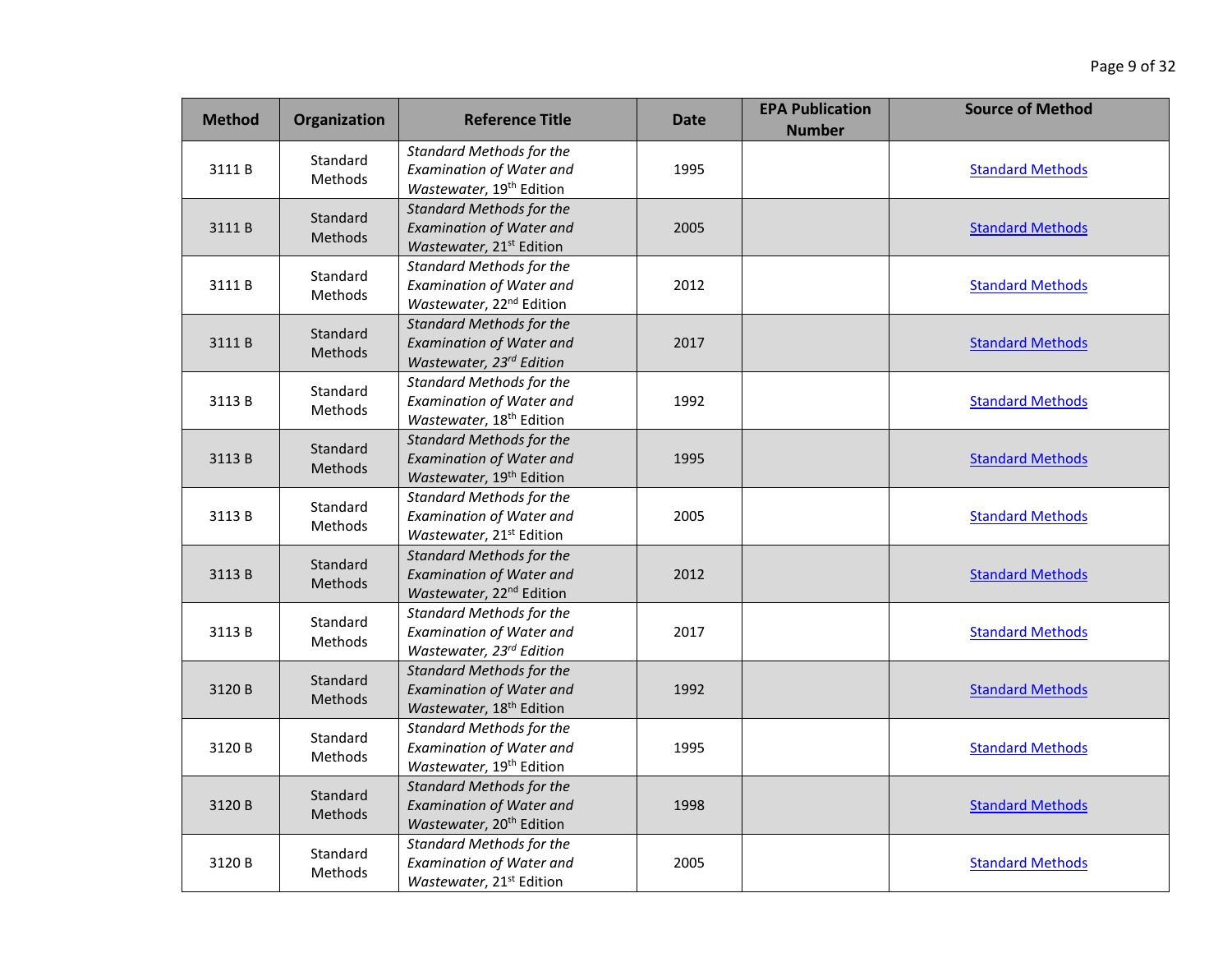| <b>Method</b> | Organization                      | <b>Reference Title</b>                                                                                                                                                                 | Date | <b>EPA Publication</b><br><b>Number</b> | <b>Source of Method</b> |
|---------------|-----------------------------------|----------------------------------------------------------------------------------------------------------------------------------------------------------------------------------------|------|-----------------------------------------|-------------------------|
| 3120 B        | Standard<br>Methods               | <b>Standard Methods for the</b><br><b>Examination of Water and</b><br>Wastewater, 22 <sup>nd</sup> Edition                                                                             | 2012 |                                         | <b>Standard Methods</b> |
| 3120 B        | Standard<br>Methods               | <b>Standard Methods for the</b><br><b>Examination of Water and</b><br>Wastewater, 23rd Edition                                                                                         | 2017 |                                         | <b>Standard Methods</b> |
| 3111 B-99     | Standard<br><b>Methods Online</b> | Online version. Approval year is<br>designated by the last 2 digits.<br>Only online versions cited in the<br>regulations or in Appendix A to<br>Subpart C of Part 141 are<br>approved. | 1999 |                                         | <b>Standard Methods</b> |
| 3113 B-99     | Standard<br><b>Methods Online</b> | Online version. Approval year is<br>designated by the last 2 digits.<br>Only online versions cited in the<br>regulations or in Appendix A to<br>Subpart C of Part 141 are<br>approved. | 1999 |                                         | <b>Standard Methods</b> |
| 3113 B-04     | Standard<br><b>Methods Online</b> | Online version. Approval year is<br>designated by the last 2 digits.<br>Only online versions cited in the<br>regulations or in Appendix A to<br>Subpart C of Part 141 are<br>approved. | 2004 |                                         | <b>Standard Methods</b> |
| 3113 B-10     | Standard<br><b>Methods Online</b> | Online version. Approval year is<br>designated by the last 2 digits.<br>Only online versions cited in the<br>regulations or in Appendix A to<br>Subpart C of Part 141 are<br>approved. | 2010 |                                         | <b>Standard Methods</b> |
| 3120 B-99     | Standard<br><b>Methods Online</b> | Online version. Approval year is<br>designated by the last 2 digits.<br>Only online versions cited in the<br>regulations or in Appendix A to<br>Subpart C of Part 141 are<br>approved. | 1999 |                                         | <b>Standard Methods</b> |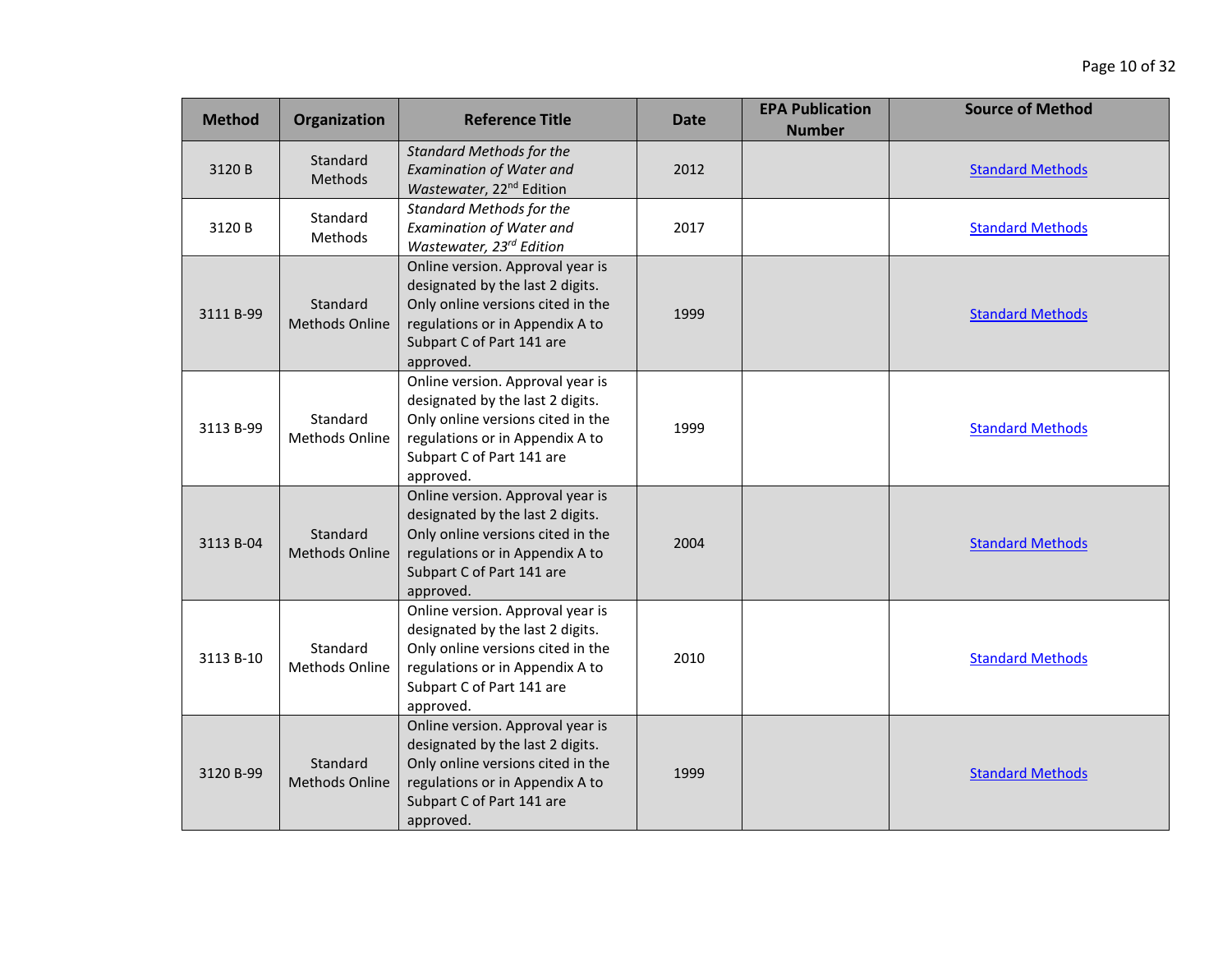# Fluoride

| <b>Method</b>           | Organization                 | <b>Reference Title</b>                                                                                            | <b>Date</b>      | <b>EPA Publication</b><br><b>Number</b> | <b>Source of Method</b>                        |
|-------------------------|------------------------------|-------------------------------------------------------------------------------------------------------------------|------------------|-----------------------------------------|------------------------------------------------|
| D1179-93 B              | <b>ASTM</b><br>International | <b>Standard Test Methods for</b><br>Fluoride in Water - Ion Selective<br>Electrode                                | 1993             |                                         | <b>ASTM International</b>                      |
| D1179-99 B              | <b>ASTM</b><br>International | <b>Standard Test Methods for</b><br>Fluoride in Water - Ion Selective<br>Electrode                                | 1999             |                                         | <b>ASTM International</b>                      |
| D1179-04 B              | <b>ASTM</b><br>International | <b>Standard Test Methods for</b><br>Fluoride in Water - Ion Selective<br>Electrode                                | 2004             |                                         | <b>ASTM International</b>                      |
| D1179-10 B              | <b>ASTM</b><br>International | <b>Standard Test Methods for</b><br>Fluoride in Water - Ion Selective<br>Electrode                                | 2010             |                                         | <b>ASTM International</b>                      |
| D1179-16B               | <b>ASTM</b><br>International | <b>Standard Test Methods for</b><br>Fluoride in Water - Ion Selective<br>Electrode                                | 2010             |                                         | <b>ASTM International</b>                      |
| D4327-97                | <b>ASTM</b><br>International | <b>Standard Test Method for Anions</b><br>in Water by Suppressed Ion<br>Chromatography                            | 1997             |                                         | <b>ASTM International</b>                      |
| D4327-03                | <b>ASTM</b><br>International | <b>Standard Test Method for Anions</b><br>in Water by Suppressed Ion<br>Chromatography                            | 2003             |                                         | <b>ASTM International</b>                      |
| D4327-11                | <b>ASTM</b><br>International | <b>Standard Test Method for Anions</b><br>in Water by Suppressed Ion<br>Chromatography                            | 2011             |                                         | <b>ASTM International</b>                      |
| 129-71W                 | Bran + Luebbe                | Fluoride in Water and Wastewater                                                                                  | December<br>1972 |                                         | <b>Seal Analytical</b>                         |
| 380-75WE                | Bran + Luebbe                | Fluoride in Water and Wastewater                                                                                  | February<br>1976 |                                         | <b>Seal Analytical</b>                         |
| 300.0, Rev.<br>2.1      | EPA                          | In Methods for the Determination<br>of Inorganic Substances in<br><b>Environmental Samples</b>                    | August 1993      | EPA/600/R-93/100                        | <b>National Environmental Methods</b><br>Index |
| 300.1, Rev.<br>1.0      | EPA                          | In Methods for the Determination<br>of Organic and Inorganic<br>Compounds in Drinking Water, Vol.<br>$\mathbf{1}$ | August 2000      | EPA 815-R-00-014                        | <b>National Environmental Methods</b><br>Index |
| Hach 10225,<br>Rev. 2.0 | <b>Hach Company</b>          | Hach Company SPADNS 2 (Arsenic-<br>free) Fluoride Method 10225 -                                                  | January 2011     |                                         | Hach 10225, Rev. 2.0                           |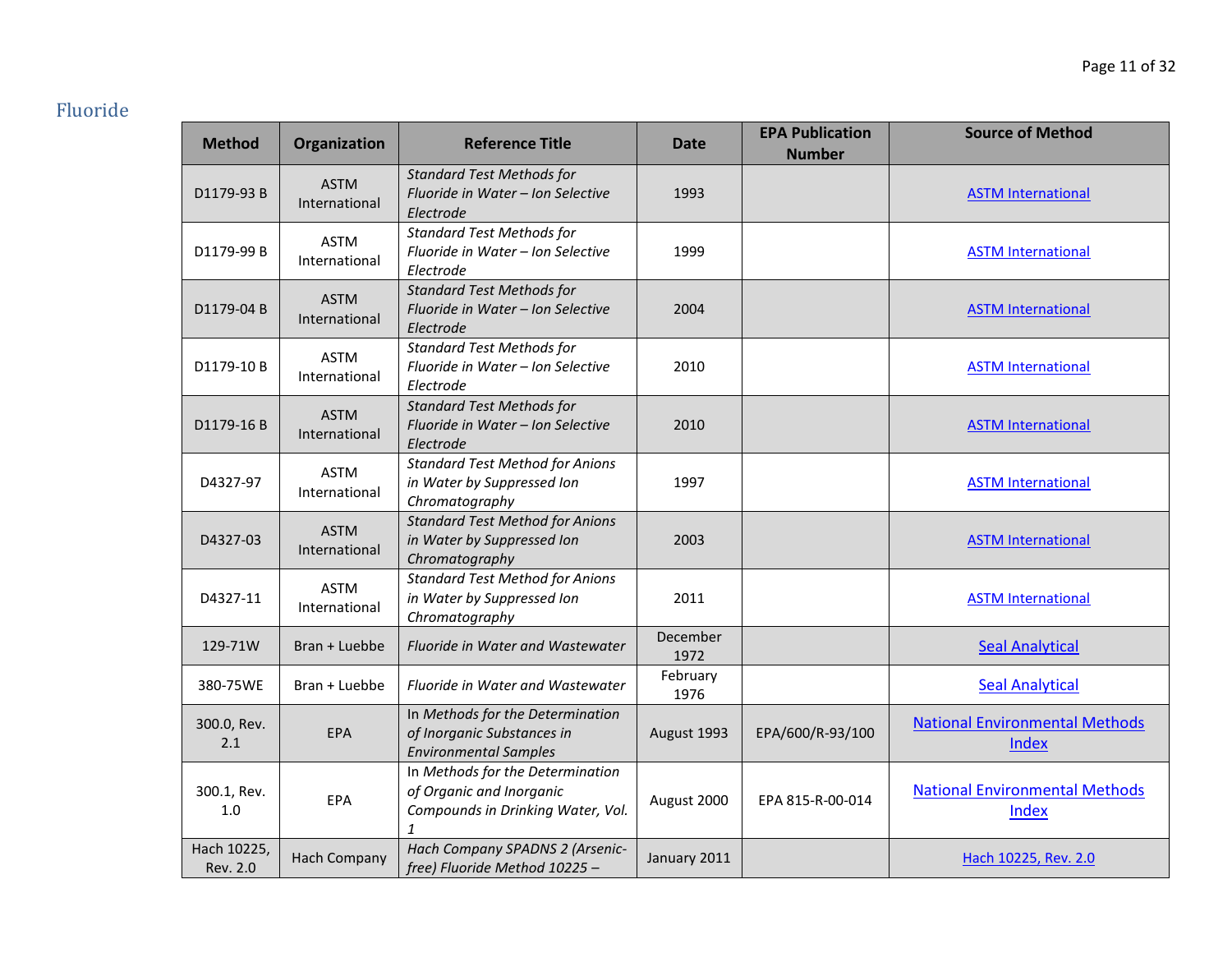| <b>Method</b> | Organization               | <b>Reference Title</b>                                                                                     | <b>Date</b> | <b>EPA Publication</b><br><b>Number</b> | <b>Source of Method</b> |
|---------------|----------------------------|------------------------------------------------------------------------------------------------------------|-------------|-----------------------------------------|-------------------------|
|               |                            | Spectrophotometric Measurement<br>of Fluoride in Water and<br>Wastewater                                   |             |                                         |                         |
| 4110B         | Standard<br>Methods        | <b>Standard Methods for the</b><br>Examination of Water and<br>Wastewater, 18 <sup>th</sup> Edition        | 1992        |                                         | <b>Standard Methods</b> |
| 4110 B        | Standard<br><b>Methods</b> | <b>Standard Methods for the</b><br><b>Examination of Water and</b><br>Wastewater, 19 <sup>th</sup> Edition | 1995        |                                         | <b>Standard Methods</b> |
| 4110 B        | Standard<br>Methods        | <b>Standard Methods for the</b><br><b>Examination of Water and</b><br>Wastewater, 20 <sup>th</sup> Edition | 1998        |                                         | <b>Standard Methods</b> |
| 4110B         | Standard<br><b>Methods</b> | <b>Standard Methods for the</b><br><b>Examination of Water and</b><br>Wastewater, 21 <sup>st</sup> Edition | 2005        |                                         | <b>Standard Methods</b> |
| 4110 B        | Standard<br><b>Methods</b> | <b>Standard Methods for the</b><br><b>Examination of Water and</b><br>Wastewater, 22 <sup>nd</sup> Edition | 2012        |                                         | <b>Standard Methods</b> |
| 4110B         | Standard<br>Methods        | <b>Standard Methods for the</b><br><b>Examination of Water and</b><br>Wastewater, 23rd Edition             | 2017        |                                         | <b>Standard Methods</b> |
| 4500-F B      | Standard<br><b>Methods</b> | <b>Standard Methods for the</b><br><b>Examination of Water and</b><br>Wastewater, 18 <sup>th</sup> Edition | 1992        |                                         | <b>Standard Methods</b> |
| 4500-F B      | Standard<br>Methods        | <b>Standard Methods for the</b><br><b>Examination of Water and</b><br>Wastewater, 19 <sup>th</sup> Edition | 1995        |                                         | <b>Standard Methods</b> |
| 4500-F B      | Standard<br>Methods        | <b>Standard Methods for the</b><br><b>Examination of Water and</b><br>Wastewater, 20 <sup>th</sup> Edition | 1998        |                                         | <b>Standard Methods</b> |
| 4500-F B      | Standard<br>Methods        | <b>Standard Methods for the</b><br><b>Examination of Water and</b><br>Wastewater, 21 <sup>st</sup> Edition | 2005        |                                         | <b>Standard Methods</b> |
| 4500-F B      | Standard<br><b>Methods</b> | <b>Standard Methods for the</b><br>Examination of Water and<br>Wastewater, 22 <sup>nd</sup> Edition        | 2012        |                                         | <b>Standard Methods</b> |
| 4500-F B      | Standard<br>Methods        | <b>Standard Methods for the</b><br><b>Examination of Water and</b><br>Wastewater, 23rd Edition             | 2017        |                                         | <b>Standard Methods</b> |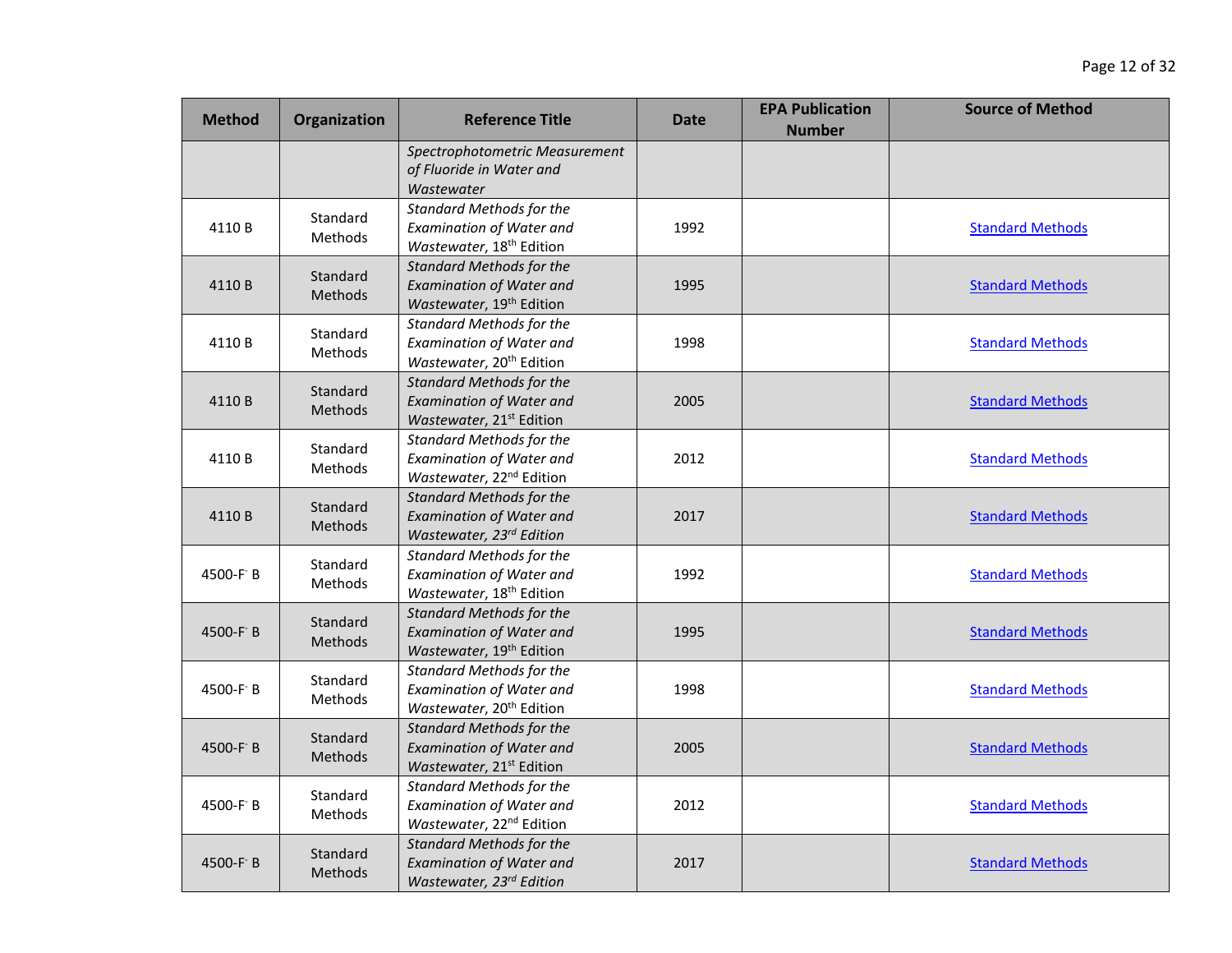| <b>Method</b> | Organization        | <b>Reference Title</b>                                                                                     | <b>Date</b> | <b>EPA Publication</b><br><b>Number</b> | <b>Source of Method</b> |
|---------------|---------------------|------------------------------------------------------------------------------------------------------------|-------------|-----------------------------------------|-------------------------|
| 4500-F C      | Standard<br>Methods | <b>Standard Methods for the</b><br>Examination of Water and<br>Wastewater, 18 <sup>th</sup> Edition        | 1992        |                                         | <b>Standard Methods</b> |
| 4500-F C      | Standard<br>Methods | <b>Standard Methods for the</b><br><b>Examination of Water and</b><br>Wastewater, 19 <sup>th</sup> Edition | 1995        |                                         | <b>Standard Methods</b> |
| 4500-F C      | Standard<br>Methods | <b>Standard Methods for the</b><br><b>Examination of Water and</b><br>Wastewater, 20 <sup>th</sup> Edition | 1998        |                                         | <b>Standard Methods</b> |
| 4500-F C      | Standard<br>Methods | <b>Standard Methods for the</b><br><b>Examination of Water and</b><br>Wastewater, 21 <sup>st</sup> Edition | 2005        |                                         | <b>Standard Methods</b> |
| 4500-F C      | Standard<br>Methods | <b>Standard Methods for the</b><br><b>Examination of Water and</b><br>Wastewater, 22 <sup>nd</sup> Edition | 2012        |                                         | <b>Standard Methods</b> |
| 4500-F C      | Standard<br>Methods | <b>Standard Methods for the</b><br><b>Examination of Water and</b><br>Wastewater, 23 <sup>rd</sup> Edition | 2017        |                                         | <b>Standard Methods</b> |
| 4500-F D      | Standard<br>Methods | <b>Standard Methods for the</b><br><b>Examination of Water and</b><br>Wastewater, 18 <sup>th</sup> Edition | 1992        |                                         | <b>Standard Methods</b> |
| 4500-F D      | Standard<br>Methods | <b>Standard Methods for the</b><br><b>Examination of Water and</b><br>Wastewater, 19 <sup>th</sup> Edition | 1995        |                                         | <b>Standard Methods</b> |
| 4500-F D      | Standard<br>Methods | <b>Standard Methods for the</b><br><b>Examination of Water and</b><br>Wastewater, 20 <sup>th</sup> Edition | 1998        |                                         | <b>Standard Methods</b> |
| 4500-F D      | Standard<br>Methods | <b>Standard Methods for the</b><br><b>Examination of Water and</b><br>Wastewater, 21 <sup>st</sup> Edition | 2005        |                                         | <b>Standard Methods</b> |
| 4500-F D      | Standard<br>Methods | <b>Standard Methods for the</b><br><b>Examination of Water and</b><br>Wastewater, 22 <sup>nd</sup> Edition | 2012        |                                         | <b>Standard Methods</b> |
| 4500-F D      | Standard<br>Methods | <b>Standard Methods for the</b><br><b>Examination of Water and</b><br>Wastewater, 23rd Edition             | 2017        |                                         | <b>Standard Methods</b> |
| 4500-F E      | Standard<br>Methods | <b>Standard Methods for the</b><br><b>Examination of Water and</b><br>Wastewater, 18 <sup>th</sup> Edition | 1992        |                                         | <b>Standard Methods</b> |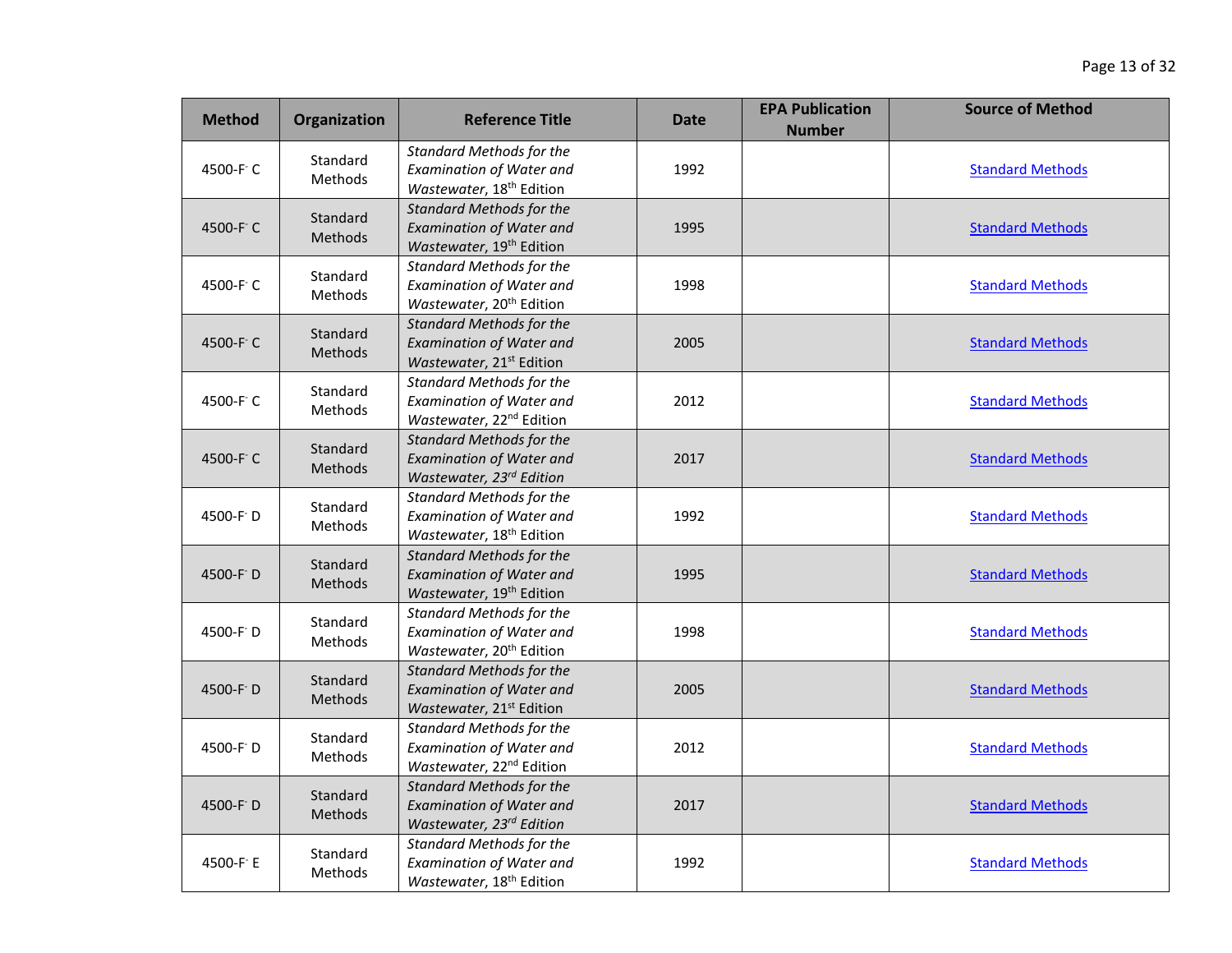| <b>Method</b> | Organization                      | <b>Reference Title</b>                                                                                                                                                                 | <b>Date</b> | <b>EPA Publication</b><br><b>Number</b> | <b>Source of Method</b> |
|---------------|-----------------------------------|----------------------------------------------------------------------------------------------------------------------------------------------------------------------------------------|-------------|-----------------------------------------|-------------------------|
| 4500-F E      | Standard<br><b>Methods</b>        | <b>Standard Methods for the</b><br><b>Examination of Water and</b><br>Wastewater, 19 <sup>th</sup> Edition                                                                             | 1995        |                                         | <b>Standard Methods</b> |
| 4500-F E      | Standard<br>Methods               | <b>Standard Methods for the</b><br><b>Examination of Water and</b><br>Wastewater, 20 <sup>th</sup> Edition                                                                             | 1998        |                                         | <b>Standard Methods</b> |
| 4500-F E      | Standard<br><b>Methods</b>        | <b>Standard Methods for the</b><br><b>Examination of Water and</b><br>Wastewater, 21 <sup>st</sup> Edition                                                                             | 2005        |                                         | <b>Standard Methods</b> |
| 4500-F E      | Standard<br><b>Methods</b>        | <b>Standard Methods for the</b><br><b>Examination of Water and</b><br>Wastewater, 22 <sup>nd</sup> Edition                                                                             | 2012        |                                         | <b>Standard Methods</b> |
| 4500-F E      | Standard<br><b>Methods</b>        | <b>Standard Methods for the</b><br><b>Examination of Water and</b><br>Wastewater, 23rd Edition                                                                                         | 2017        |                                         | <b>Standard Methods</b> |
| 4110 B-00     | Standard<br>Methods Online        | Online version. Approval year is<br>designated by the last 2 digits.<br>Only online versions cited in the<br>regulations or in Appendix A to<br>Subpart C of Part 141 are<br>approved. | 2000        |                                         | <b>Standard Methods</b> |
| 4500-F B-97   | Standard<br><b>Methods Online</b> | Online version. Approval year is<br>designated by the last 2 digits.<br>Only online versions cited in the<br>regulations or in Appendix A to<br>Subpart C of Part 141 are<br>approved. | 1997        |                                         | <b>Standard Methods</b> |
| 4500-F C-97   | Standard<br><b>Methods Online</b> | Online version. Approval year is<br>designated by the last 2 digits.<br>Only online versions cited in the<br>regulations or in Appendix A to<br>Subpart C of Part 141 are<br>approved. | 1997        |                                         | <b>Standard Methods</b> |
| 4500-F D-97   | Standard<br><b>Methods Online</b> | Online version. Approval year is<br>designated by the last 2 digits.<br>Only online versions cited in the<br>regulations or in Appendix A to<br>Subpart C of Part 141 are<br>approved. | 1977        |                                         | <b>Standard Methods</b> |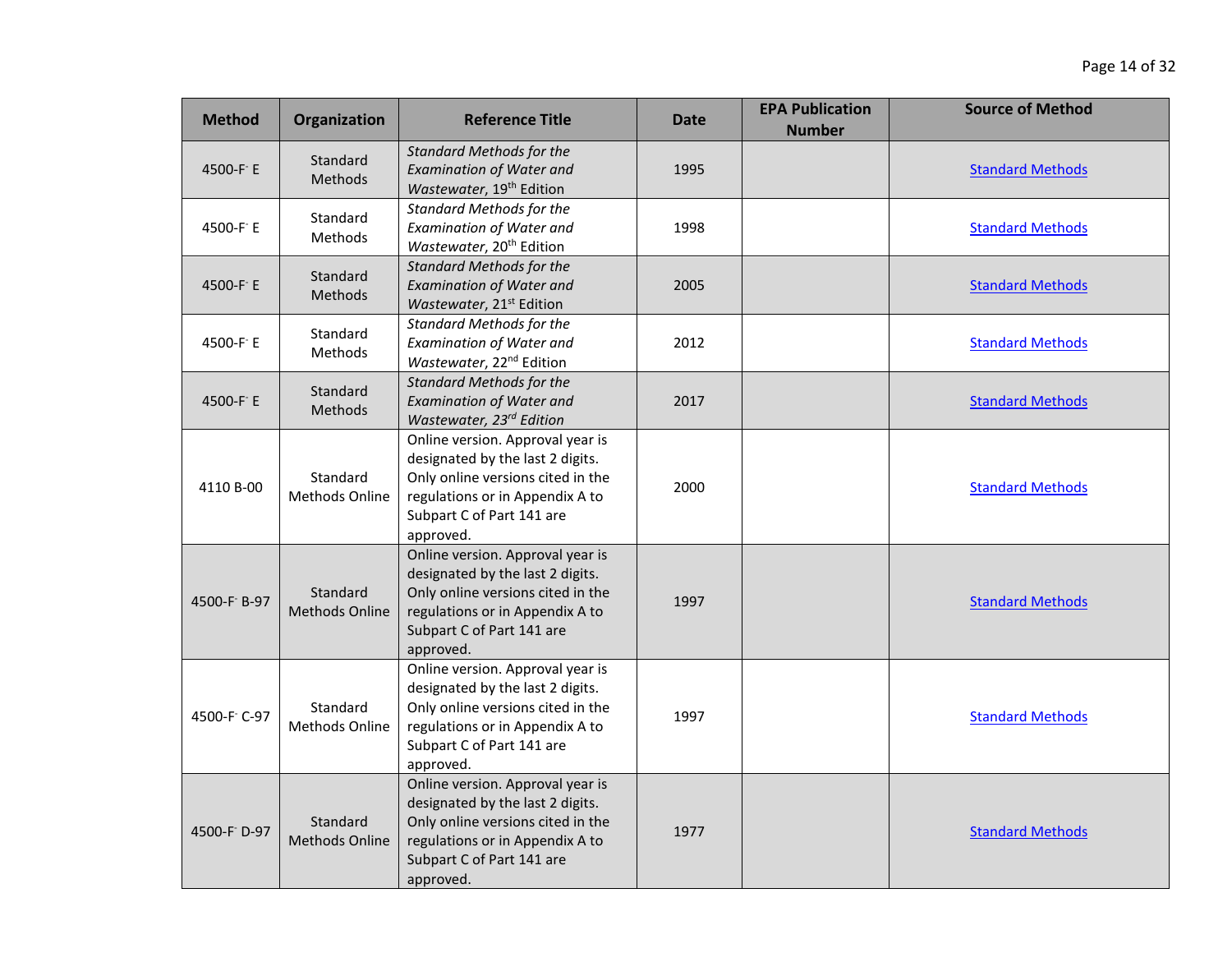| <b>Method</b> | Organization                      | <b>Reference Title</b>                                                                                                                                                                 | <b>Date</b> | <b>EPA Publication</b><br><b>Number</b> | <b>Source of Method</b>   |
|---------------|-----------------------------------|----------------------------------------------------------------------------------------------------------------------------------------------------------------------------------------|-------------|-----------------------------------------|---------------------------|
| 4500-F E-97   | Standard<br><b>Methods Online</b> | Online version. Approval year is<br>designated by the last 2 digits.<br>Only online versions cited in the<br>regulations or in Appendix A to<br>Subpart C of Part 141 are<br>approved. | 1997        |                                         | <b>Standard Methods</b>   |
| D6508, Rev.   | Waters Corp.                      | Test Method for Determination of<br>Dissolved Inorganic Anions in<br><b>Aqueous Matrices Using Capillary</b><br>Ion Electrophoresis and Chromate<br>Electrolyte                        |             |                                         | <b>Waters Corporation</b> |

# Foaming Agent

| <b>Method</b> | Organization                      | <b>Reference Title</b>                                                                                                                       | Date | <b>EPA Publication</b><br><b>Number</b> | <b>Source of Method</b> |
|---------------|-----------------------------------|----------------------------------------------------------------------------------------------------------------------------------------------|------|-----------------------------------------|-------------------------|
| 5540 C        | Standard<br>Methods               | <b>Standard Methods for the</b><br><b>Examination of Water and</b><br>Wastewater, 18 <sup>th</sup> Edition                                   | 1992 |                                         | <b>Standard Methods</b> |
| 5540 C        | Standard<br><b>Methods</b>        | <b>Standard Methods for the</b><br><b>Examination of Water and</b><br>Wastewater, 19 <sup>th</sup> Edition                                   | 1995 |                                         | <b>Standard Methods</b> |
| 5540 C        | Standard<br>Methods               | <b>Standard Methods for the</b><br><b>Examination of Water and</b><br>Wastewater, 20 <sup>th</sup> Edition                                   | 1998 |                                         | <b>Standard Methods</b> |
| 5540 C        | Standard<br><b>Methods</b>        | <b>Standard Methods for the</b><br><b>Examination of Water and</b><br>Wastewater, 21 <sup>st</sup> Edition                                   | 2005 |                                         | <b>Standard Methods</b> |
| 5540 C        | Standard<br>Methods               | <b>Standard Methods for the</b><br><b>Examination of Water and</b><br>Wastewater, 22 <sup>nd</sup> Edition                                   | 2012 |                                         | <b>Standard Methods</b> |
| 5540 C        | Standard<br><b>Methods</b>        | <b>Standard Methods for the</b><br><b>Examination of Water and</b><br>Wastewater, 23rd Edition                                               | 2017 |                                         | <b>Standard Methods</b> |
| 5540 C-00     | Standard<br><b>Methods Online</b> | Online version. Approval year is<br>designated by the last 2 digits.<br>Only online versions cited in the<br>regulations or in Appendix A to | 2000 |                                         | <b>Standard Methods</b> |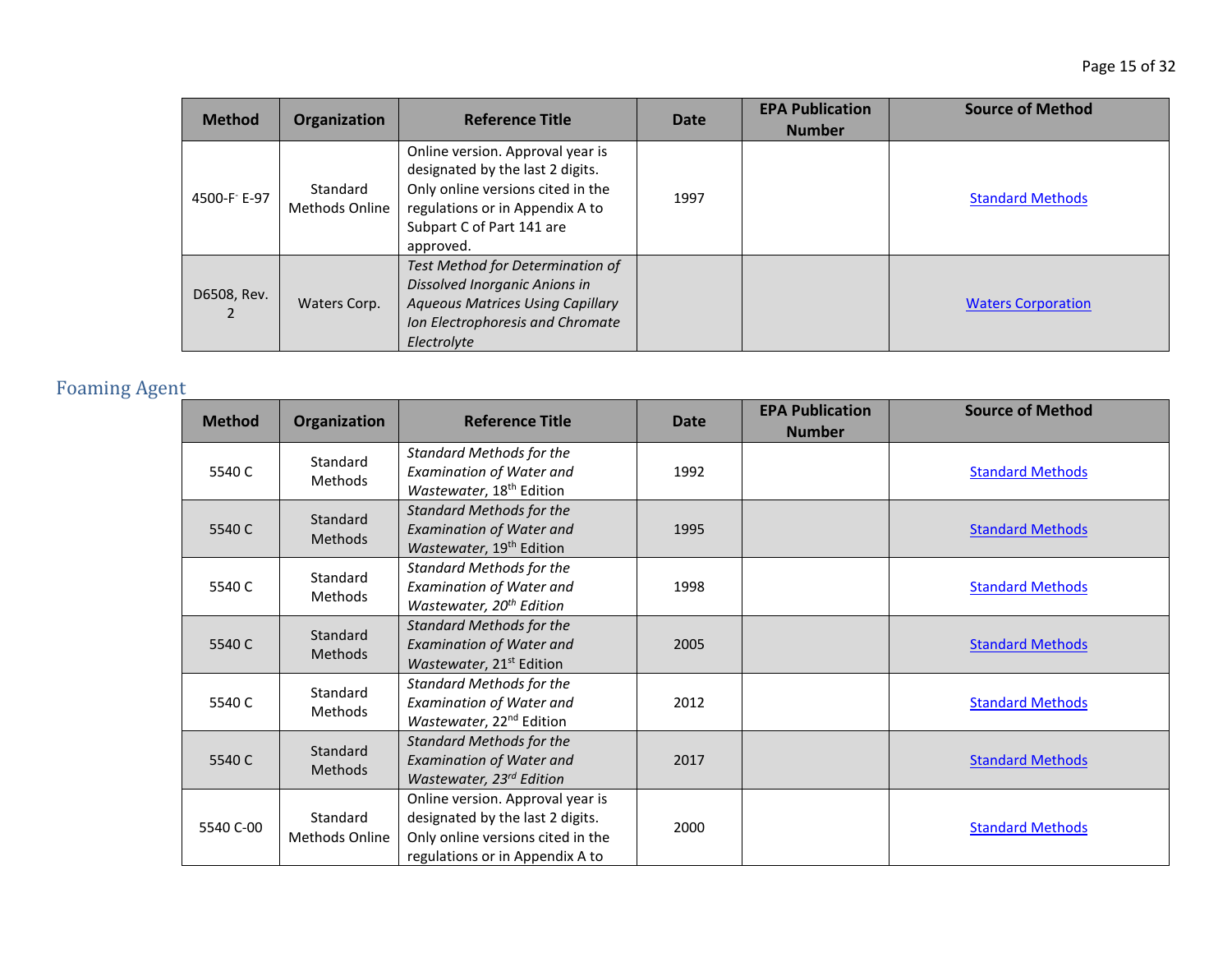| <b>Method</b> | <b>Organization</b> | <b>Reference Title</b>    | Date | <b>EPA Publication</b><br><b>Number</b> | <b>Source of Method</b> |
|---------------|---------------------|---------------------------|------|-----------------------------------------|-------------------------|
|               |                     | Subpart C of Part 141 are |      |                                         |                         |
|               |                     | approved.                 |      |                                         |                         |

#### Iron

| <b>Method</b>      | Organization               | <b>Reference Title</b>                                                                                                                         | <b>Date</b>  | <b>EPA Publication</b><br><b>Number</b> | <b>Source of Method</b>                        |
|--------------------|----------------------------|------------------------------------------------------------------------------------------------------------------------------------------------|--------------|-----------------------------------------|------------------------------------------------|
| 200.5, Rev.<br>4.2 | EPA                        | <b>Determination of Trace Elements</b><br>in Drinking Water by Axially<br>Viewed Inductively Coupled<br>Plasma-Atomic Emission<br>Spectrometry | October 2003 | EPA/600-R-06/115                        | EPA/600-R-06/115                               |
| 200.7, Rev.<br>4.4 | <b>EPA</b>                 | In Methods for the Determination<br>of Metals in Environmental<br>Samples, Supplement I                                                        | May 1994     | EPA/600/R-94/111                        | <b>National Environmental Methods</b><br>Index |
| 200.9, Rev.<br>2.2 | EPA                        | In Methods for the Determination<br>of Metals in Environmental<br>Samples, Supplement I                                                        | May 1994     | EPA/600/R-94/111                        | <b>National Environmental Methods Index</b>    |
| 3111B              | Standard<br><b>Methods</b> | <b>Standard Methods for the</b><br><b>Examination of Water and</b><br>Wastewater, 18 <sup>th</sup> Edition                                     | 1992         |                                         | <b>Standard Methods</b>                        |
| 3111B              | Standard<br>Methods        | <b>Standard Methods for the</b><br><b>Examination of Water and</b><br>Wastewater, 19 <sup>th</sup> Edition                                     | 1995         |                                         | <b>Standard Methods</b>                        |
| 3111B              | Standard<br><b>Methods</b> | <b>Standard Methods for the</b><br><b>Examination of Water and</b><br>Wastewater, 21 <sup>st</sup> Edition                                     | 2005         |                                         | <b>Standard Methods</b>                        |
| 3111B              | Standard<br><b>Methods</b> | <b>Standard Methods for the</b><br>Examination of Water and<br>Wastewater, 22 <sup>nd</sup> Edition                                            | 2012         |                                         | <b>Standard Methods</b>                        |
| 3111B              | Standard<br><b>Methods</b> | <b>Standard Methods for the</b><br><b>Examination of Water and</b><br>Wastewater, 23rd Edition                                                 | 2017         |                                         | <b>Standard Methods</b>                        |
| 3113B              | Standard<br>Methods        | <b>Standard Methods for the</b><br><b>Examination of Water and</b><br>Wastewater, 18 <sup>th</sup> Edition                                     | 1992         |                                         | <b>Standard Methods</b>                        |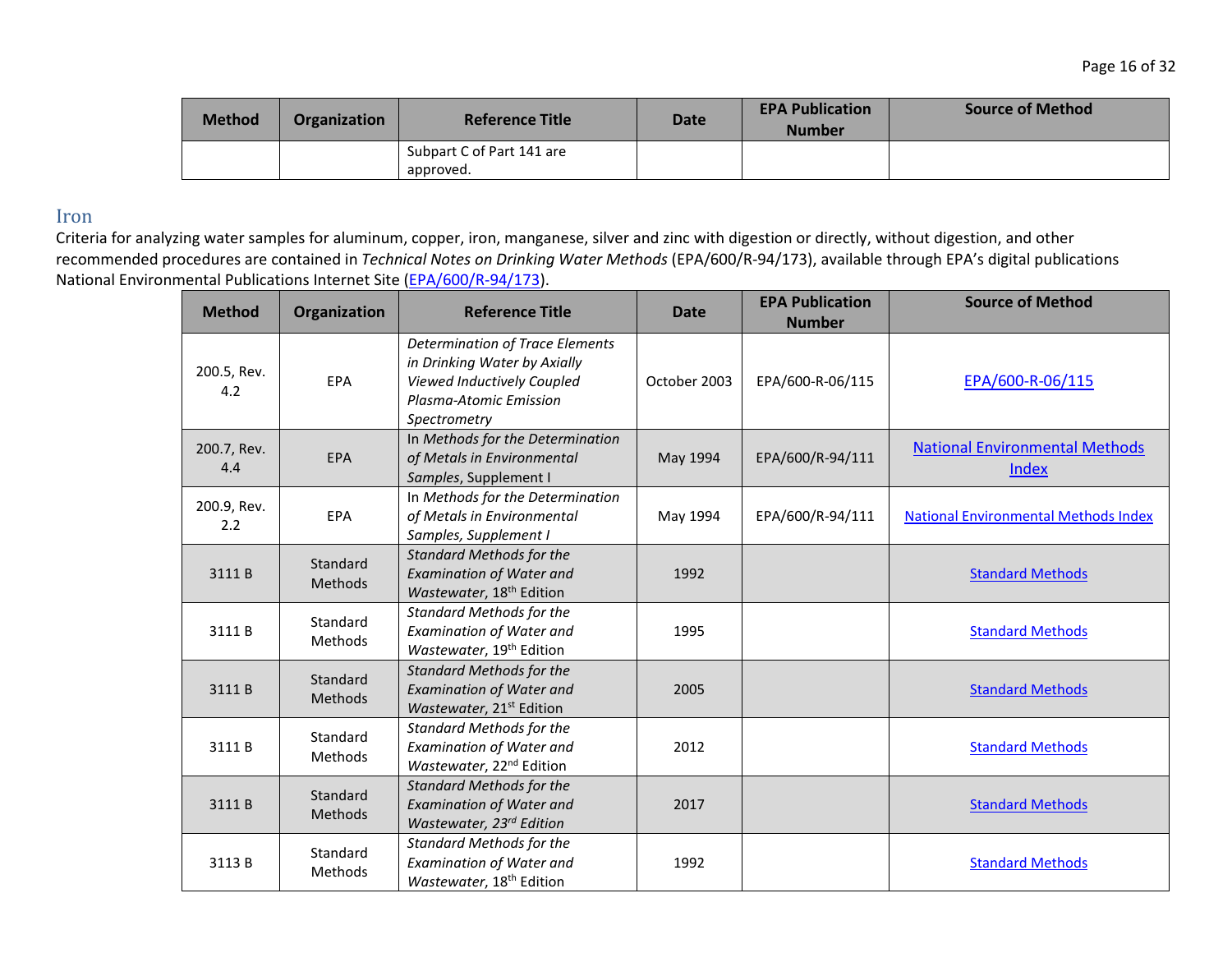| <b>Method</b> | Organization                      | <b>Reference Title</b>                                                                                                                                                                 | <b>Date</b> | <b>EPA Publication</b><br><b>Number</b> | <b>Source of Method</b> |
|---------------|-----------------------------------|----------------------------------------------------------------------------------------------------------------------------------------------------------------------------------------|-------------|-----------------------------------------|-------------------------|
| 3113B         | Standard<br><b>Methods</b>        | <b>Standard Methods for the</b><br><b>Examination of Water and</b><br>Wastewater, 19 <sup>th</sup> Edition                                                                             | 1995        |                                         | <b>Standard Methods</b> |
| 3113B         | Standard<br>Methods               | <b>Standard Methods for the</b><br><b>Examination of Water and</b><br>Wastewater, 21 <sup>st</sup> Edition                                                                             | 2005        |                                         | <b>Standard Methods</b> |
| 3113 B        | Standard<br>Methods               | <b>Standard Methods for the</b><br><b>Examination of Water and</b><br>Wastewater, 22 <sup>nd</sup> Edition                                                                             | 2012        |                                         | <b>Standard Methods</b> |
| 3113 B        | Standard<br>Methods               | Standard Methods for the<br><b>Examination of Water and</b><br>Wastewater, 23rd Edition                                                                                                | 2017        |                                         | <b>Standard Methods</b> |
| 3120 B        | Standard<br><b>Methods</b>        | <b>Standard Methods for the</b><br><b>Examination of Water and</b><br>Wastewater, 18 <sup>th</sup> Edition                                                                             | 1992        |                                         | <b>Standard Methods</b> |
| 3120 B        | Standard<br>Methods               | <b>Standard Methods for the</b><br><b>Examination of Water and</b><br>Wastewater, 19 <sup>th</sup> Edition                                                                             | 1995        |                                         | <b>Standard Methods</b> |
| 3120 B        | Standard<br><b>Methods</b>        | <b>Standard Methods for the</b><br><b>Examination of Water and</b><br>Wastewater, 20 <sup>th</sup> Edition                                                                             | 1998        |                                         | <b>Standard Methods</b> |
| 3120 B        | Standard<br>Methods               | <b>Standard Methods for the</b><br><b>Examination of Water and</b><br>Wastewater, 21 <sup>st</sup> Edition                                                                             | 2005        |                                         | <b>Standard Methods</b> |
| 3120 B        | Standard<br>Methods               | <b>Standard Methods for the</b><br><b>Examination of Water and</b><br>Wastewater, 22 <sup>nd</sup> Edition                                                                             | 2012        |                                         | <b>Standard Methods</b> |
| 3120 B        | Standard<br>Methods               | <b>Standard Methods for the</b><br><b>Examination of Water and</b><br>Wastewater, 23rd Edition                                                                                         | 2017        |                                         | <b>Standard Methods</b> |
| 3111 B-99     | Standard<br><b>Methods Online</b> | Online version. Approval year is<br>designated by the last 2 digits.<br>Only online versions cited in the<br>regulations or in Appendix A to<br>Subpart C of Part 141 are<br>approved. | 1999        |                                         | <b>Standard Methods</b> |
| 3113 B-99     | Standard<br>Methods Online        | Online version. Approval year is<br>designated by the last 2 digits.<br>Only online versions cited in the                                                                              | 1999        |                                         | <b>Standard Methods</b> |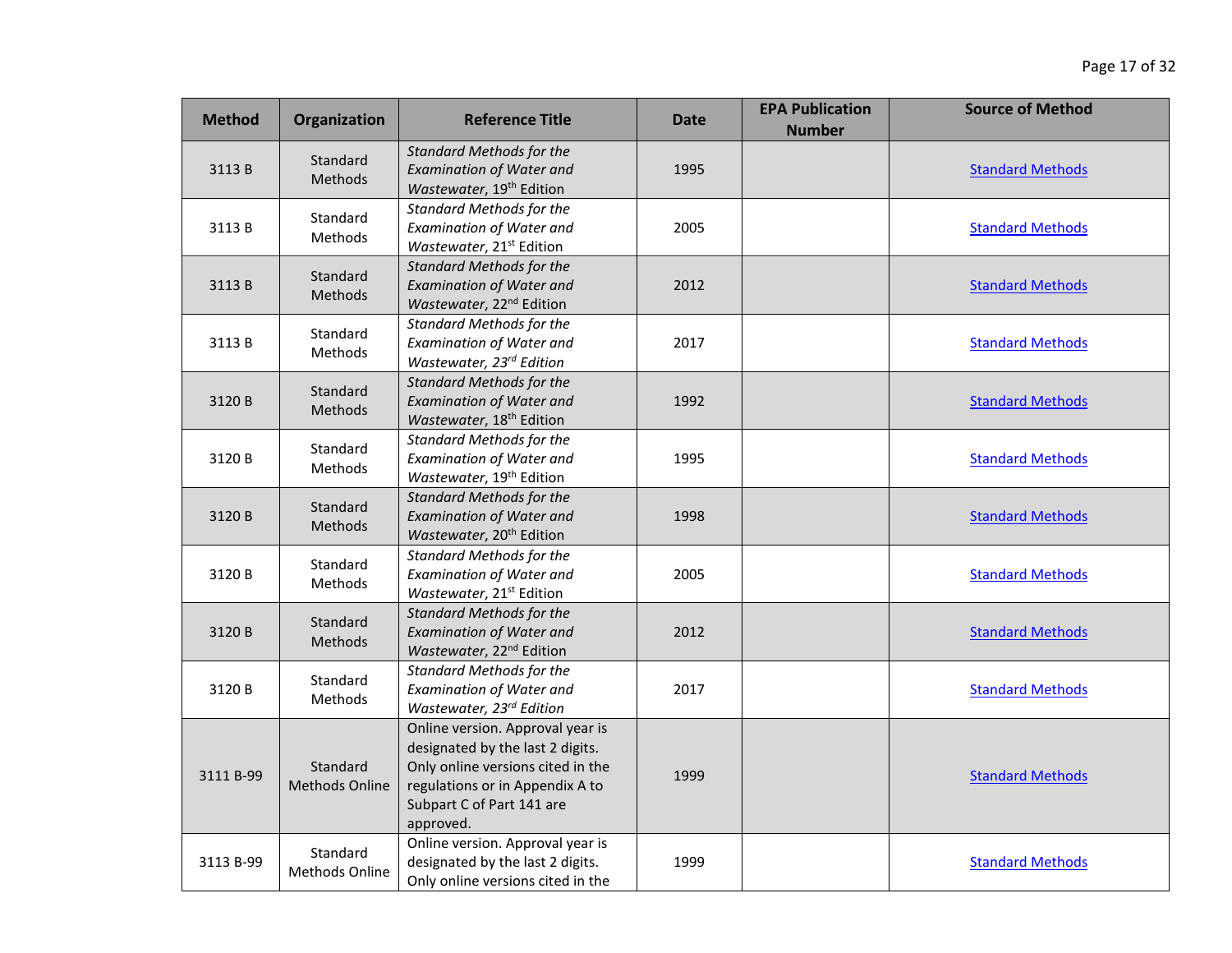| <b>Method</b> | Organization                      | <b>Reference Title</b>                                                                                                                                                                 | Date | <b>EPA Publication</b><br><b>Number</b> | <b>Source of Method</b> |
|---------------|-----------------------------------|----------------------------------------------------------------------------------------------------------------------------------------------------------------------------------------|------|-----------------------------------------|-------------------------|
|               |                                   | regulations or in Appendix A to<br>Subpart C of Part 141 are<br>approved.                                                                                                              |      |                                         |                         |
| 3113 B-04     | Standard<br><b>Methods Online</b> | Online version. Approval year is<br>designated by the last 2 digits.<br>Only online versions cited in the<br>regulations or in Appendix A to<br>Subpart C of Part 141 are<br>approved. | 2004 |                                         | <b>Standard Methods</b> |
| 3113 B-10     | Standard<br>Methods Online        | Online version. Approval year is<br>designated by the last 2 digits.<br>Only online versions cited in the<br>regulations or in Appendix A to<br>Subpart C of Part 141 are<br>approved. | 2010 |                                         | <b>Standard Methods</b> |
| 3120 B-99     | Standard<br><b>Methods Online</b> | Online version. Approval year is<br>designated by the last 2 digits.<br>Only online versions cited in the<br>regulations or in Appendix A to<br>Subpart C of Part 141 are<br>approved. | 1999 |                                         | <b>Standard Methods</b> |

### Manganese

| <b>Method</b>      | Organization | <b>Reference Title</b>                                                                                                                           | <b>Date</b>  | <b>EPA Publication</b><br><b>Number</b> | <b>Source of Method</b>                               |
|--------------------|--------------|--------------------------------------------------------------------------------------------------------------------------------------------------|--------------|-----------------------------------------|-------------------------------------------------------|
| 200.5, Rev.<br>4.2 | <b>EPA</b>   | <b>Determination of Trace Elements</b><br>in Drinking Water by Axially<br>Viewed Inductively Coupled<br>Plasma – Atomic Emission<br>Spectrometry | October 2003 | EPA/600-R-06/115                        | EPA/600-R-06/115                                      |
| 200.7, Rev.<br>4.4 | <b>EPA</b>   | In Methods for the Determination<br>of Metals in Environmental<br>Samples, Supplement I                                                          | May 1994     | EPA/600/R-94/111                        | <b>National Environmental Methods</b><br><b>Index</b> |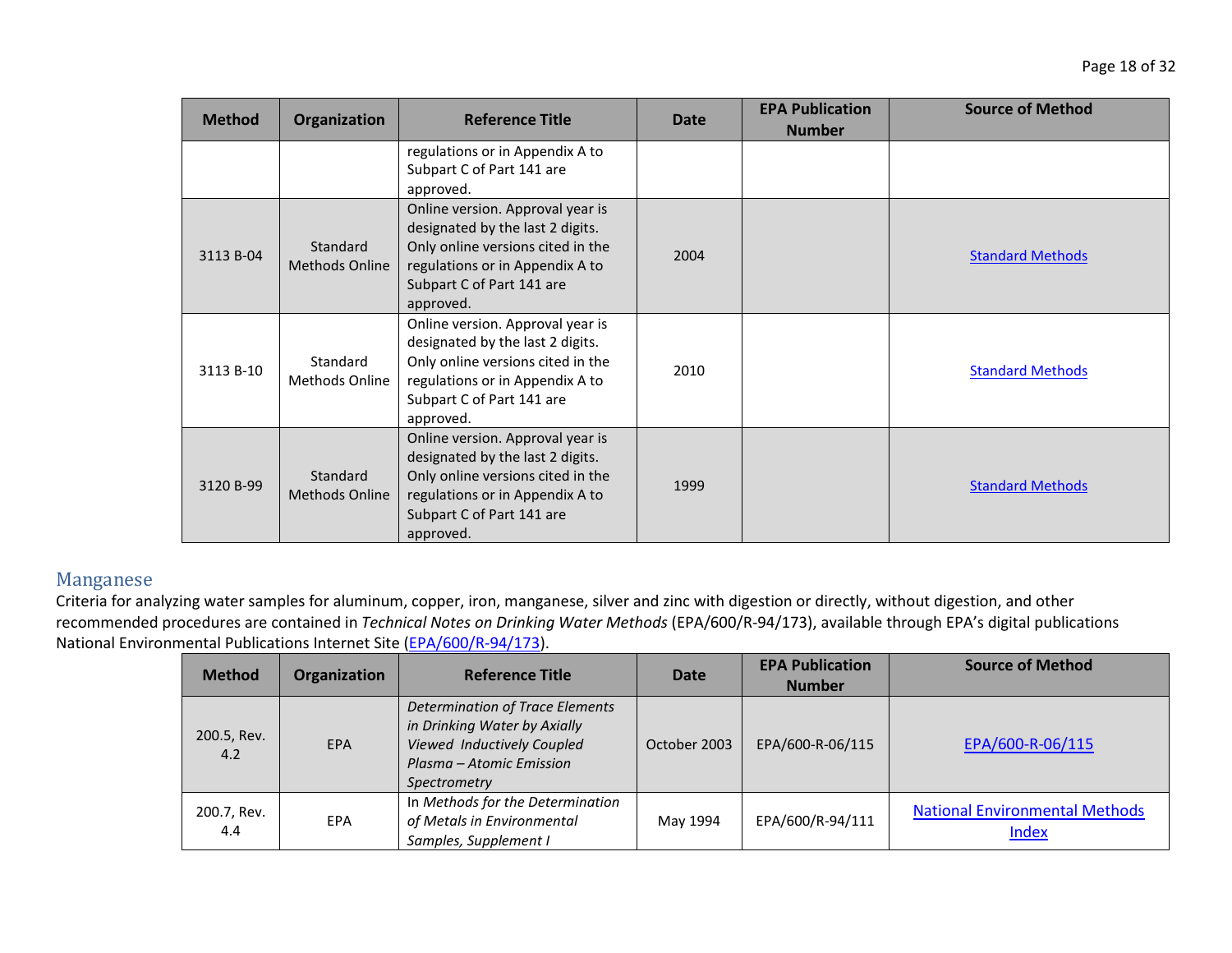| <b>Method</b>      | Organization               | <b>Reference Title</b>                                                                                     | <b>Date</b> | <b>EPA Publication</b><br><b>Number</b> | <b>Source of Method</b>                               |
|--------------------|----------------------------|------------------------------------------------------------------------------------------------------------|-------------|-----------------------------------------|-------------------------------------------------------|
| 200.8, Rev.<br>5.4 | EPA                        | In Methods for the Determination<br>of Metals in Environmental<br>Samples, Supplement I                    | May 1994    | EPA/600/R-94/111                        | <b>National Environmental Methods</b><br><b>Index</b> |
| 200.9, Rev.<br>2.2 | EPA                        | In Methods for the Determination<br>of Metals in Environmental<br>Samples, Supplement I                    | May 1994    | EPA/600/R-94/111                        | <b>National Environmental Methods Index</b>           |
| 3111B              | Standard<br>Methods        | <b>Standard Methods for the</b><br><b>Examination of Water and</b><br>Wastewater, 18 <sup>th</sup> Edition | 1992        |                                         | <b>Standard Methods</b>                               |
| 3111B              | Standard<br>Methods        | <b>Standard Methods for the</b><br><b>Examination of Water and</b><br>Wastewater, 19 <sup>th</sup> Edition | 1995        |                                         | <b>Standard Methods</b>                               |
| 3111B              | Standard<br>Methods        | <b>Standard Methods for the</b><br><b>Examination of Water and</b><br>Wastewater, 21 <sup>st</sup> Edition | 2005        |                                         | <b>Standard Methods</b>                               |
| 3111B              | Standard<br>Methods        | <b>Standard Methods for the</b><br>Examination of Water and<br>Wastewater, 22 <sup>nd</sup> Edition        | 2012        |                                         | <b>Standard Methods</b>                               |
| 3111B              | Standard<br><b>Methods</b> | <b>Standard Methods for the</b><br><b>Examination of Water and</b><br>Wastewater, 23rd Edition             | 2017        |                                         | <b>Standard Methods</b>                               |
| 3113B              | Standard<br>Methods        | <b>Standard Methods for the</b><br>Examination of Water and<br>Wastewater, 18 <sup>th</sup> Edition        | 1992        |                                         | <b>Standard Methods</b>                               |
| 3113B              | Standard<br>Methods        | <b>Standard Methods for the</b><br><b>Examination of Water and</b><br>Wastewater, 19 <sup>th</sup> Edition | 1995        |                                         | <b>Standard Methods</b>                               |
| 3113B              | Standard<br><b>Methods</b> | <b>Standard Methods for the</b><br><b>Examination of Water and</b><br>Wastewater, 21 <sup>st</sup> Edition | 2005        |                                         | <b>Standard Methods</b>                               |
| 3113B              | Standard<br><b>Methods</b> | <b>Standard Methods for the</b><br><b>Examination of Water and</b><br>Wastewater, 22 <sup>nd</sup> Edition | 2012        |                                         | <b>Standard Methods</b>                               |
| 3113B              | Standard<br>Methods        | <b>Standard Methods for the</b><br><b>Examination of Water and</b><br>Wastewater, 23rd Edition             | 2017        |                                         | <b>Standard Methods</b>                               |
| 3120 B             | Standard<br>Methods        | <b>Standard Methods for the</b><br><b>Examination of Water and</b><br>Wastewater, 18 <sup>th</sup> Edition | 1992        |                                         | <b>Standard Methods</b>                               |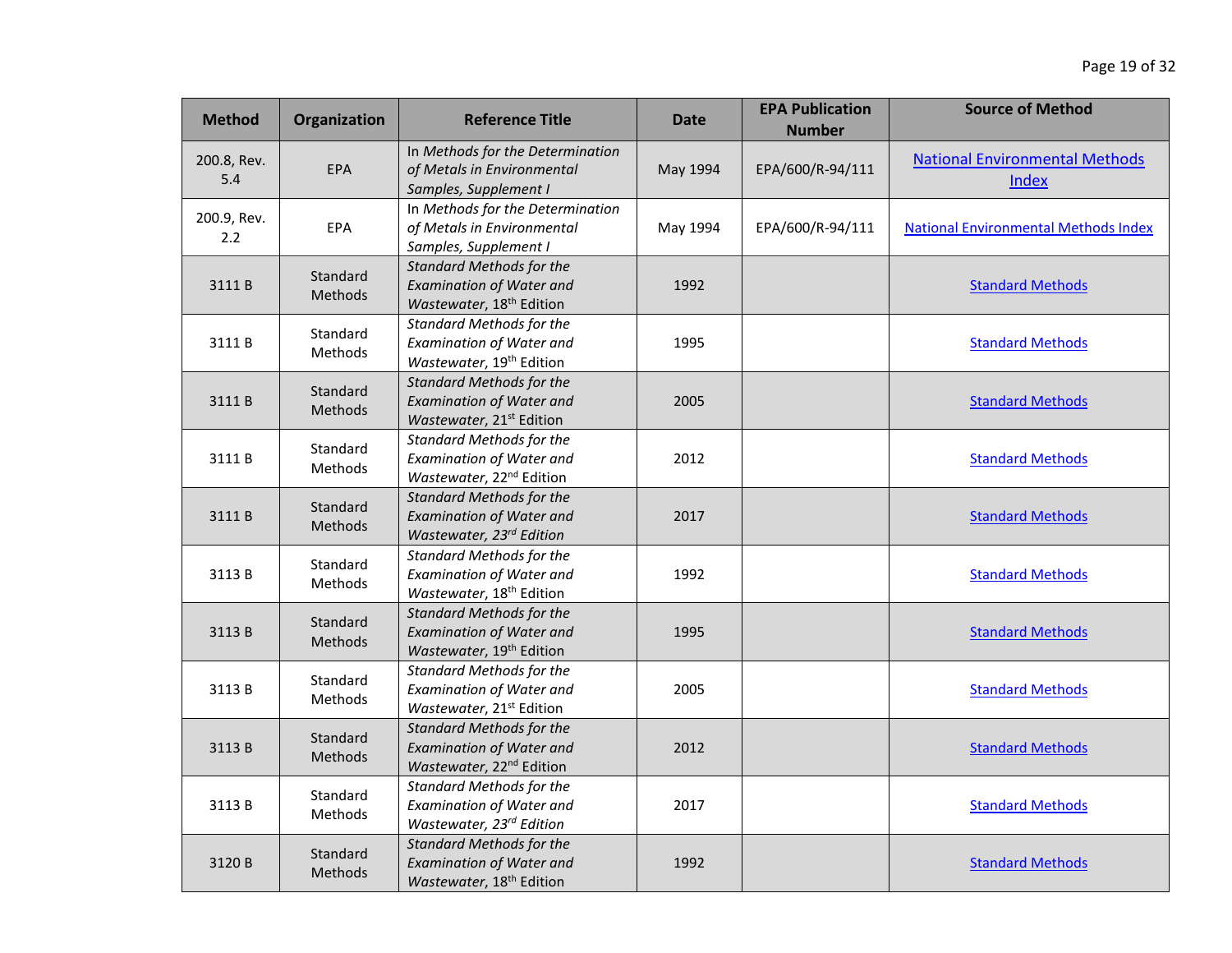| <b>Method</b> | <b>Organization</b>               | <b>Reference Title</b>                                                                                                                                                                 | <b>Date</b> | <b>EPA Publication</b><br><b>Number</b> | <b>Source of Method</b> |
|---------------|-----------------------------------|----------------------------------------------------------------------------------------------------------------------------------------------------------------------------------------|-------------|-----------------------------------------|-------------------------|
| 3120 B        | Standard<br><b>Methods</b>        | <b>Standard Methods for the</b><br><b>Examination of Water and</b><br>Wastewater, 19 <sup>th</sup> Edition                                                                             | 1995        |                                         | <b>Standard Methods</b> |
| 3120 B        | Standard<br>Methods               | <b>Standard Methods for the</b><br><b>Examination of Water and</b><br>Wastewater, 20 <sup>th</sup> Edition                                                                             | 1998        |                                         | <b>Standard Methods</b> |
| 3120 B        | Standard<br><b>Methods</b>        | <b>Standard Methods for the</b><br><b>Examination of Water and</b><br>Wastewater, 21 <sup>st</sup> Edition                                                                             | 2005        |                                         | <b>Standard Methods</b> |
| 3120 B        | Standard<br>Methods               | <b>Standard Methods for the</b><br><b>Examination of Water and</b><br>Wastewater, 22 <sup>nd</sup> Edition                                                                             | 2012        |                                         | <b>Standard Methods</b> |
| 3120 B        | Standard<br><b>Methods</b>        | <b>Standard Methods for the</b><br><b>Examination of Water and</b><br>Wastewater, 23rd Edition                                                                                         | 2017        |                                         | <b>Standard Methods</b> |
| 3111 B-99     | Standard<br><b>Methods Online</b> | Online version. Approval year is<br>designated by the last 2 digits.<br>Only online versions cited in the<br>regulations or in Appendix A to<br>Subpart C of Part 141 are<br>approved. | 1999        |                                         | <b>Standard Methods</b> |
| 3113 B-99     | Standard<br>Methods Online        | Online version. Approval year is<br>designated by the last 2 digits.<br>Only online versions cited in the<br>regulations or in Appendix A to<br>Subpart C of Part 141 are<br>approved. | 1999        |                                         | <b>Standard Methods</b> |
| 3113 B-04     | Standard<br><b>Methods Online</b> | Online version. Approval year is<br>designated by the last 2 digits.<br>Only online versions cited in the<br>regulations or in Appendix A to<br>Subpart C of Part 141 are<br>approved. | 2004        |                                         | <b>Standard Methods</b> |
| 3113 B-10     | Standard<br>Methods Online        | Online version. Approval year is<br>designated by the last 2 digits.<br>Only online versions cited in the<br>regulations or in Appendix A to<br>Subpart C of Part 141 are<br>approved. | 2010        |                                         | <b>Standard Methods</b> |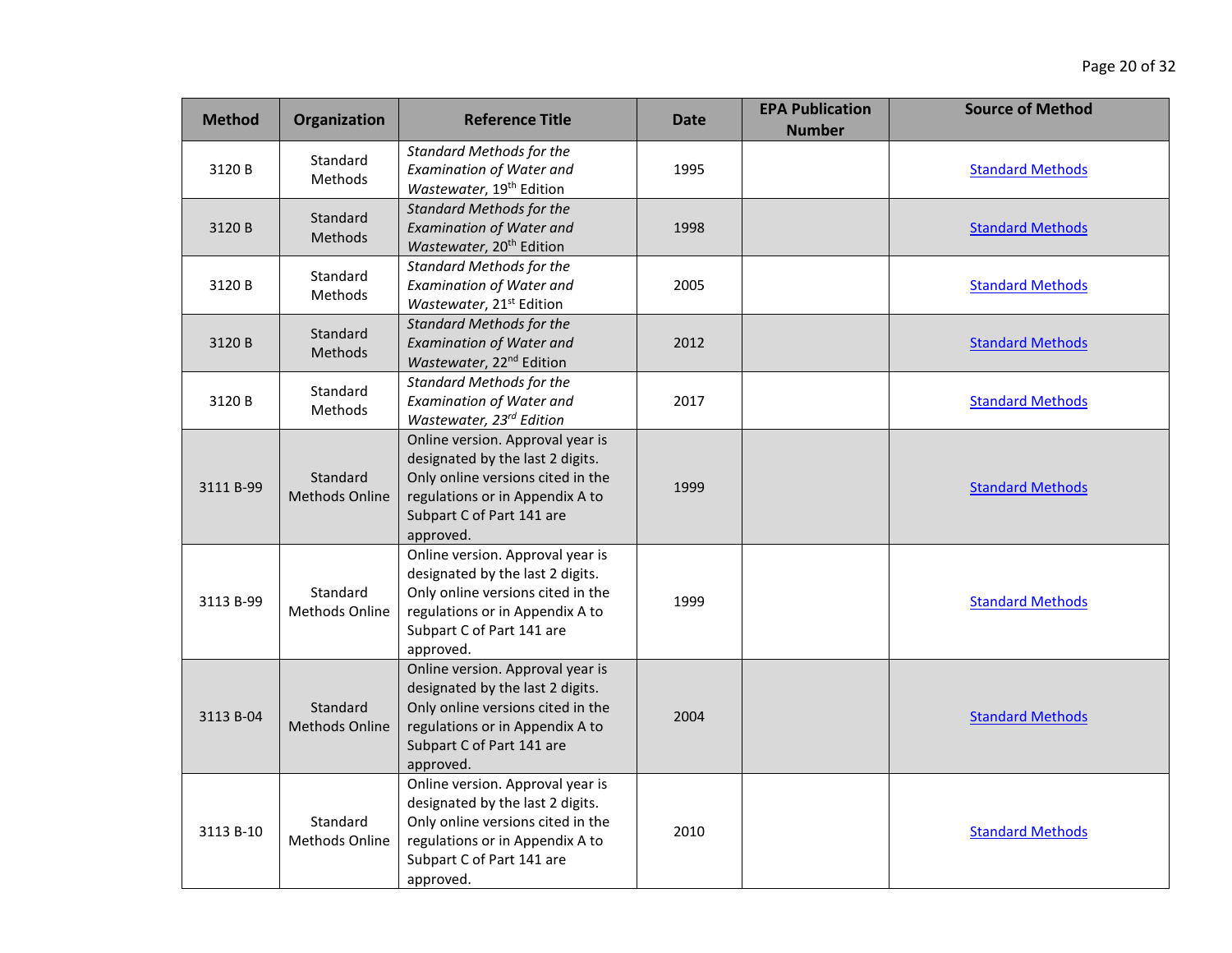| <b>Method</b> | <b>Organization</b>        | <b>Reference Title</b>                                                                                                                                                                 | <b>Date</b> | <b>EPA Publication</b><br><b>Number</b> | <b>Source of Method</b> |
|---------------|----------------------------|----------------------------------------------------------------------------------------------------------------------------------------------------------------------------------------|-------------|-----------------------------------------|-------------------------|
| 3120 B-99     | Standard<br>Methods Online | Online version. Approval year is<br>designated by the last 2 digits.<br>Only online versions cited in the<br>regulations or in Appendix A to<br>Subpart C of Part 141 are<br>approved. | 1999        |                                         | <b>Standard Methods</b> |

Odor

| <b>Method</b> | Organization                      | <b>Reference Title</b>                                                                                                                                                                 | <b>Date</b> | <b>EPA Publication</b><br><b>Number</b> | <b>Source of Method</b> |
|---------------|-----------------------------------|----------------------------------------------------------------------------------------------------------------------------------------------------------------------------------------|-------------|-----------------------------------------|-------------------------|
| 2150 B        | Standard<br><b>Methods</b>        | <b>Standard Methods for the</b><br><b>Examination of Water and</b><br>Wastewater, 18 <sup>th</sup> Edition                                                                             | 1992        |                                         | <b>Standard Methods</b> |
| 2150 B        | Standard<br><b>Methods</b>        | <b>Standard Methods for the</b><br><b>Examination of Water and</b><br>Wastewater, 19 <sup>th</sup> Edition                                                                             | 1995        |                                         | <b>Standard Methods</b> |
| 2150 B        | Standard<br><b>Methods</b>        | <b>Standard Methods for the</b><br><b>Examination of Water and</b><br>Wastewater, 20 <sup>th</sup> Edition                                                                             | 1998        |                                         | <b>Standard Methods</b> |
| 2150 B        | Standard<br>Methods               | <b>Standard Methods for the</b><br><b>Examination of Water and</b><br>Wastewater, 21 <sup>st</sup> Edition                                                                             | 2005        |                                         | <b>Standard Methods</b> |
| 2150 B        | Standard<br><b>Methods</b>        | <b>Standard Methods for the</b><br><b>Examination of Water and</b><br>Wastewater, 22 <sup>nd</sup> Edition                                                                             | 2012        |                                         | <b>Standard Methods</b> |
| 2150 B        | Standard<br><b>Methods</b>        | <b>Standard Methods for the</b><br><b>Examination of Water and</b><br>Wastewater, 23rd Edition                                                                                         | 2017        |                                         | <b>Standard Methods</b> |
| 2150 B-97     | Standard<br><b>Methods Online</b> | Online version. Approval year is<br>designated by the last 2 digits.<br>Only online versions cited in the<br>regulations or in Appendix A to<br>Subpart C of Part 141 are<br>approved. | 1997        |                                         | <b>Standard Methods</b> |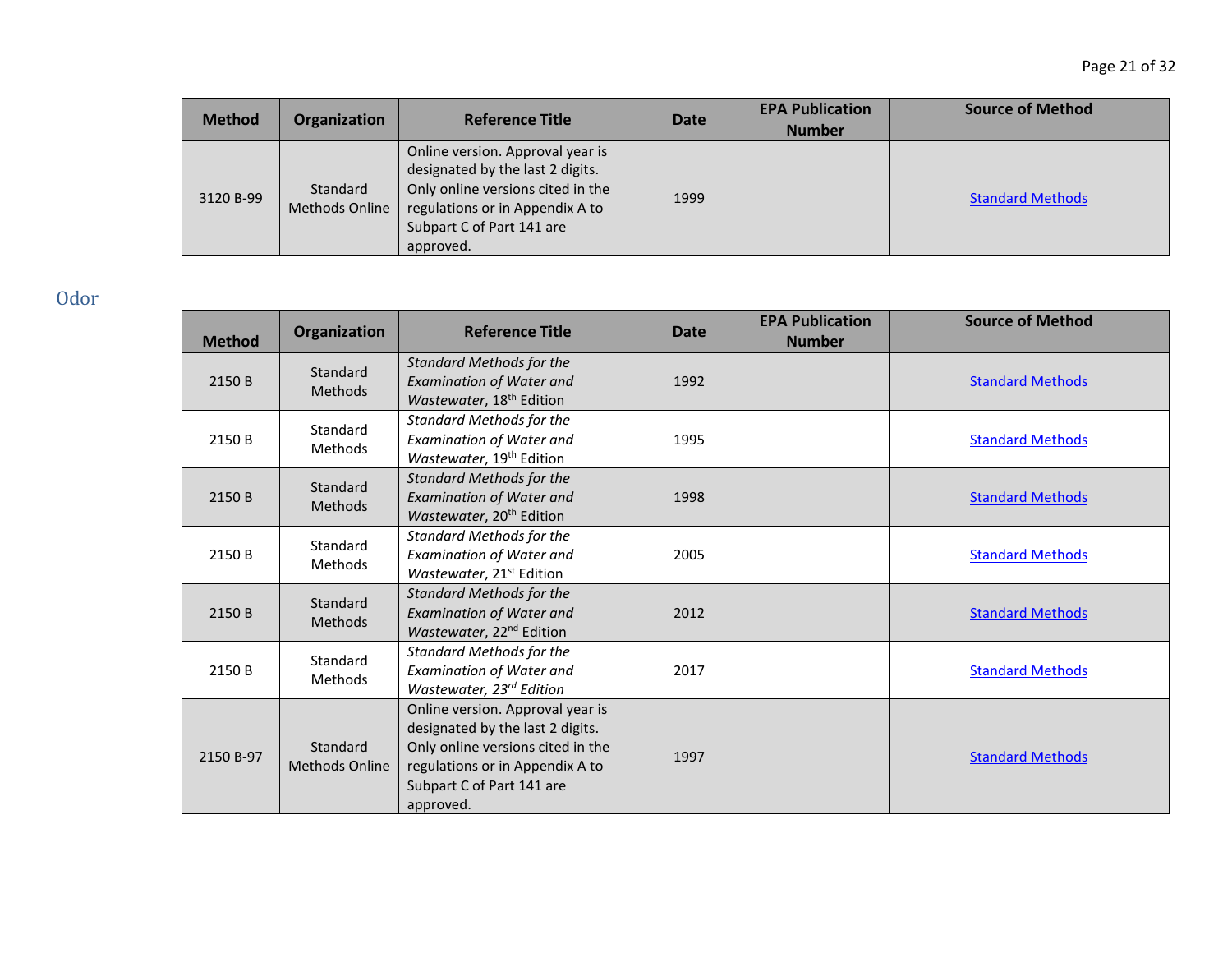| <b>Method</b>                | Organization                 | <b>Reference Title</b>                                                                                                                                                                 | Date              | <b>EPA Publication</b><br><b>Number</b> | <b>Source of Method</b>                     |
|------------------------------|------------------------------|----------------------------------------------------------------------------------------------------------------------------------------------------------------------------------------|-------------------|-----------------------------------------|---------------------------------------------|
| D1293-95                     | <b>ASTM</b><br>International | Standard Test Methods for pH of<br>Water                                                                                                                                               | 1995              |                                         | <b>ASTM International</b>                   |
| D1293-99                     | <b>ASTM</b><br>International | Standard Test Methods for pH of<br>Water                                                                                                                                               | 1999              |                                         | <b>ASTM International</b>                   |
| D1293-12                     | <b>ASTM</b><br>International | Standard Test Methods for pH of<br>Water                                                                                                                                               | 2012              |                                         | <b>ASTM International</b>                   |
| 150.1                        | EPA                          | In Methods for Chemical Analysis<br>of Water and Wastes                                                                                                                                | <b>March 1983</b> | EPA/600/4-79/020                        | <b>National Environmental Methods Index</b> |
| 150.2                        | <b>EPA</b>                   | In Methods for Chemical Analysis<br>of Water and Wastes                                                                                                                                | <b>March 1983</b> | EPA/600/4-79/020                        | <b>National Environmental Methods Index</b> |
| 150.3                        | <b>EPA</b>                   | Determination of pH in Drinking<br>Water                                                                                                                                               | February<br>2017  | EPA-815-B-17-001                        | EPA-815-B-17-001                            |
| 4500-H <sup>+</sup> B        | Standard<br>Methods          | <b>Standard Methods for the</b><br><b>Examination of Water and</b><br>Wastewater, 18 <sup>th</sup> Edition                                                                             | 1992              |                                         | <b>Standard Methods</b>                     |
| 4500-H <sup>+</sup> B        | Standard<br>Methods          | <b>Standard Methods for the</b><br><b>Examination of Water and</b><br>Wastewater, 19 <sup>th</sup> Edition                                                                             | 1995              |                                         | <b>Standard Methods</b>                     |
| 4500-H <sup>+</sup> B        | Standard<br><b>Methods</b>   | <b>Standard Methods for the</b><br><b>Examination of Water and</b><br>Wastewater, 20 <sup>th</sup> Edition                                                                             | 1998              |                                         | <b>Standard Methods</b>                     |
| 4500-H <sup>+</sup> B        | Standard<br>Methods          | <b>Standard Methods for the</b><br><b>Examination of Water and</b><br>Wastewater, 21 <sup>st</sup> Edition                                                                             | 2005              |                                         | <b>Standard Methods</b>                     |
| 4500-H <sup>+</sup> B        | Standard<br>Methods          | <b>Standard Methods for the</b><br><b>Examination of Water and</b><br>Wastewater, 22 <sup>nd</sup> Edition                                                                             | 2012              |                                         | <b>Standard Methods</b>                     |
| 4500-H <sup>+</sup> B        | Standard<br>Methods          | <b>Standard Methods for the</b><br><b>Examination of Water and</b><br>Wastewater, 23rd Edition                                                                                         | 2017              |                                         | <b>Standard Methods</b>                     |
| 4500-H <sup>+</sup> B-<br>00 | Standard<br>Methods Online   | Online version. Approval year is<br>designated by the last 2 digits.<br>Only online versions cited in the<br>regulations or in Appendix A to<br>Subpart C of Part 141 are<br>approved. | 2000              |                                         | <b>Standard Methods</b>                     |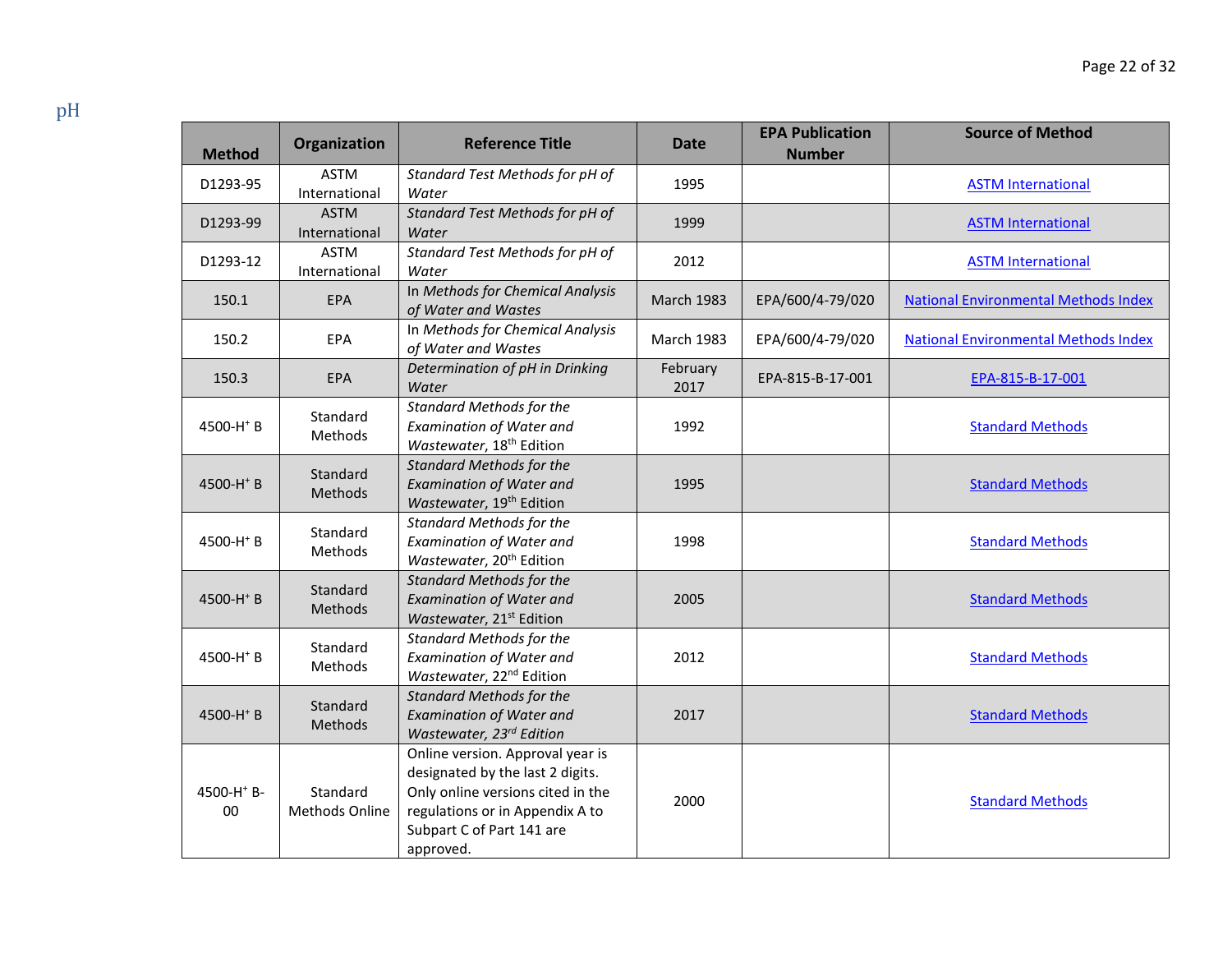### Silver

| <b>Method</b>      | Organization               | <b>Reference Title</b>                                                                                                                           | <b>Date</b>  | <b>EPA Publication</b><br><b>Number</b> | <b>Source of Method</b>                        |
|--------------------|----------------------------|--------------------------------------------------------------------------------------------------------------------------------------------------|--------------|-----------------------------------------|------------------------------------------------|
| 200.5, Rev.<br>4.2 | EPA                        | <b>Determination of Trace Elements</b><br>in Drinking Water by Axially<br>Viewed Inductively Coupled<br>Plasma - Atomic Emission<br>Spectrometry | October 2003 | EPA/600-R-06/115                        | EPA/600-R-06/115                               |
| 200.7, Rev.<br>4.4 | <b>EPA</b>                 | In Methods for the Determination<br>of Metals in Environmental<br>Samples, Supplement I                                                          | May 1994     | EPA/600/R-94/111                        | <b>National Environmental Methods</b><br>Index |
| 200.8, Rev.<br>5.4 | EPA                        | In Methods for the Determination<br>of Metals in Environmental<br>Samples, Supplement I                                                          | May 1994     | EPA/600/R-94/111                        | <b>National Environmental Methods</b><br>Index |
| 200.9, Rev.<br>2.2 | EPA                        | In Methods for the Determination<br>of Metals in Environmental<br>Samples, Supplement I                                                          | May 1994     | EPA/600/R-94/111                        | <b>National Environmental Methods Index</b>    |
| 3111B              | Standard<br><b>Methods</b> | <b>Standard Methods for the</b><br><b>Examination of Water and</b><br>Wastewater, 18 <sup>th</sup> Edition                                       | 1992         |                                         | <b>Standard Methods</b>                        |
| 3111B              | Standard<br>Methods        | <b>Standard Methods for the</b><br><b>Examination of Water and</b><br>Wastewater, 19 <sup>th</sup> Edition                                       | 1995         |                                         | <b>Standard Methods</b>                        |
| 3111B              | Standard<br>Methods        | <b>Standard Methods for the</b><br><b>Examination of Water and</b><br>Wastewater, 21 <sup>st</sup> Edition                                       | 2005         |                                         | <b>Standard Methods</b>                        |
| 3111B              | Standard<br>Methods        | <b>Standard Methods for the</b><br><b>Examination of Water and</b><br>Wastewater, 22 <sup>nd</sup> Edition                                       | 2012         |                                         | <b>Standard Methods</b>                        |
| 3111B              | Standard<br><b>Methods</b> | <b>Standard Methods for the</b><br><b>Examination of Water and</b><br>Wastewater, 23rd Edition                                                   | 2017         |                                         | <b>Standard Methods</b>                        |
| 3113B              | Standard<br>Methods        | <b>Standard Methods for the</b><br><b>Examination of Water and</b><br>Wastewater, 18 <sup>th</sup> Edition                                       | 1992         |                                         | <b>Standard Methods</b>                        |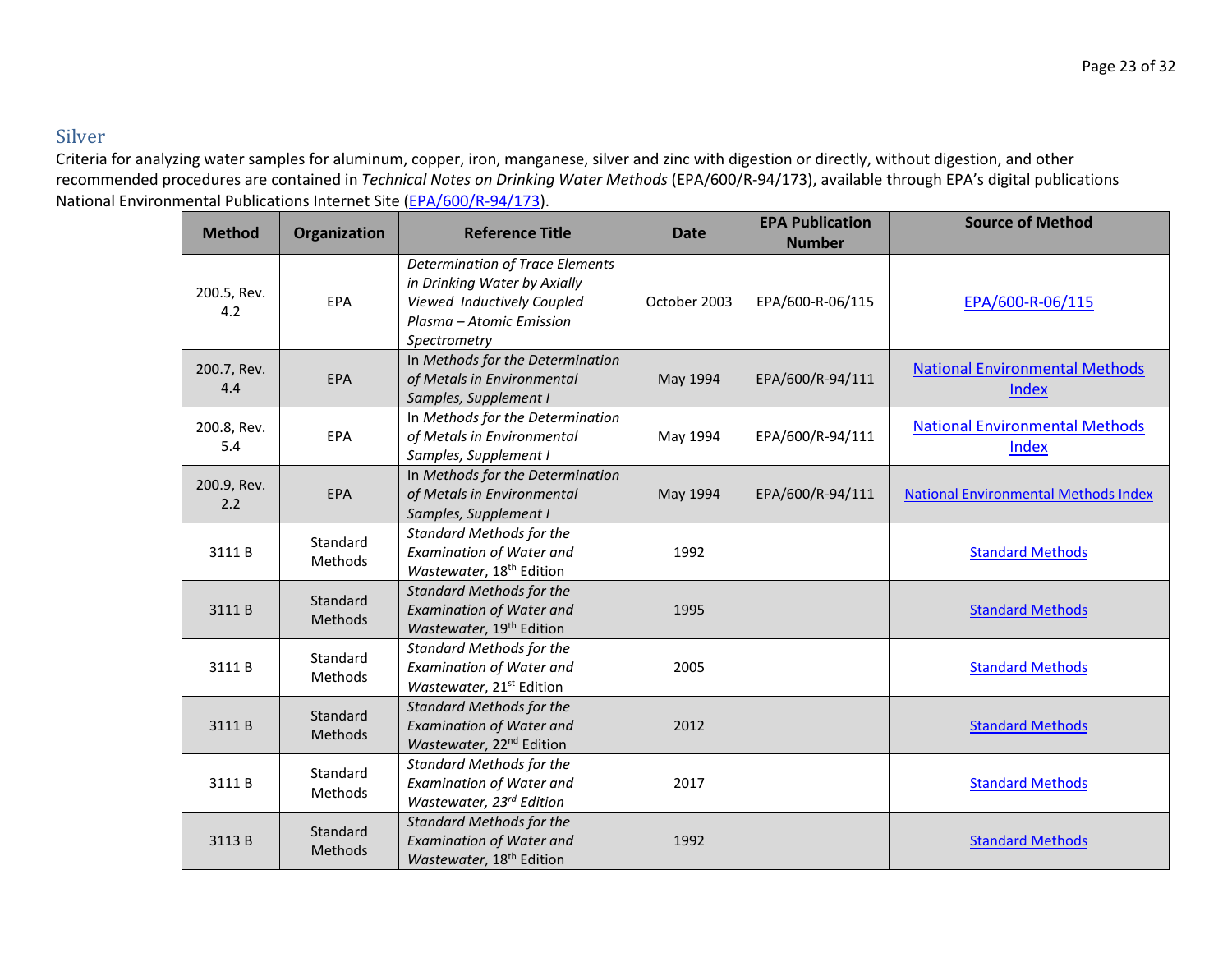| <b>Method</b> | Organization                      | <b>Reference Title</b>                                                                                                                                                                 | <b>Date</b> | <b>EPA Publication</b><br><b>Number</b> | <b>Source of Method</b> |
|---------------|-----------------------------------|----------------------------------------------------------------------------------------------------------------------------------------------------------------------------------------|-------------|-----------------------------------------|-------------------------|
| 3113B         | Standard<br><b>Methods</b>        | <b>Standard Methods for the</b><br><b>Examination of Water and</b><br>Wastewater, 19 <sup>th</sup> Edition                                                                             | 1995        |                                         | <b>Standard Methods</b> |
| 3113B         | Standard<br>Methods               | <b>Standard Methods for the</b><br><b>Examination of Water and</b><br>Wastewater, 21 <sup>st</sup> Edition                                                                             | 2005        |                                         | <b>Standard Methods</b> |
| 3113B         | Standard<br><b>Methods</b>        | <b>Standard Methods for the</b><br><b>Examination of Water and</b><br>Wastewater, 22 <sup>nd</sup> Edition                                                                             | 2012        |                                         | <b>Standard Methods</b> |
| 3113B         | Standard<br>Methods               | <b>Standard Methods for the</b><br><b>Examination of Water and</b><br>Wastewater, 23rd Edition                                                                                         | 2017        |                                         | <b>Standard Methods</b> |
| 3120B         | Standard<br><b>Methods</b>        | <b>Standard Methods for the</b><br><b>Examination of Water and</b><br>Wastewater, 18 <sup>th</sup> Edition                                                                             | 1992        |                                         | <b>Standard Methods</b> |
| 3120B         | Standard<br>Methods               | <b>Standard Methods for the</b><br><b>Examination of Water and</b><br>Wastewater, 19 <sup>th</sup> Edition                                                                             | 1995        |                                         | <b>Standard Methods</b> |
| 3120 B        | Standard<br><b>Methods</b>        | <b>Standard Methods for the</b><br><b>Examination of Water and</b><br>Wastewater, 20 <sup>th</sup> Edition                                                                             | 1998        |                                         | <b>Standard Methods</b> |
| 3120 B        | Standard<br>Methods               | <b>Standard Methods for the</b><br><b>Examination of Water and</b><br>Wastewater, 21 <sup>st</sup> Edition                                                                             | 2005        |                                         | <b>Standard Methods</b> |
| 3120B         | Standard<br>Methods               | <b>Standard Methods for the</b><br><b>Examination of Water and</b><br>Wastewater, 22 <sup>nd</sup> Edition                                                                             | 2012        |                                         | <b>Standard Methods</b> |
| 3120B         | Standard<br>Methods               | <b>Standard Methods for the</b><br><b>Examination of Water and</b><br>Wastewater, 23rd Edition                                                                                         | 2017        |                                         | <b>Standard Methods</b> |
| 3111 B-99     | Standard<br><b>Methods Online</b> | Online version. Approval year is<br>designated by the last 2 digits.<br>Only online versions cited in the<br>regulations or in Appendix A to<br>Subpart C of Part 141 are<br>approved. | 1999        |                                         | <b>Standard Methods</b> |
| 3113 B-99     | Standard<br>Methods Online        | Online version. Approval year is<br>designated by the last 2 digits.<br>Only online versions cited in the                                                                              | 1999        |                                         | <b>Standard Methods</b> |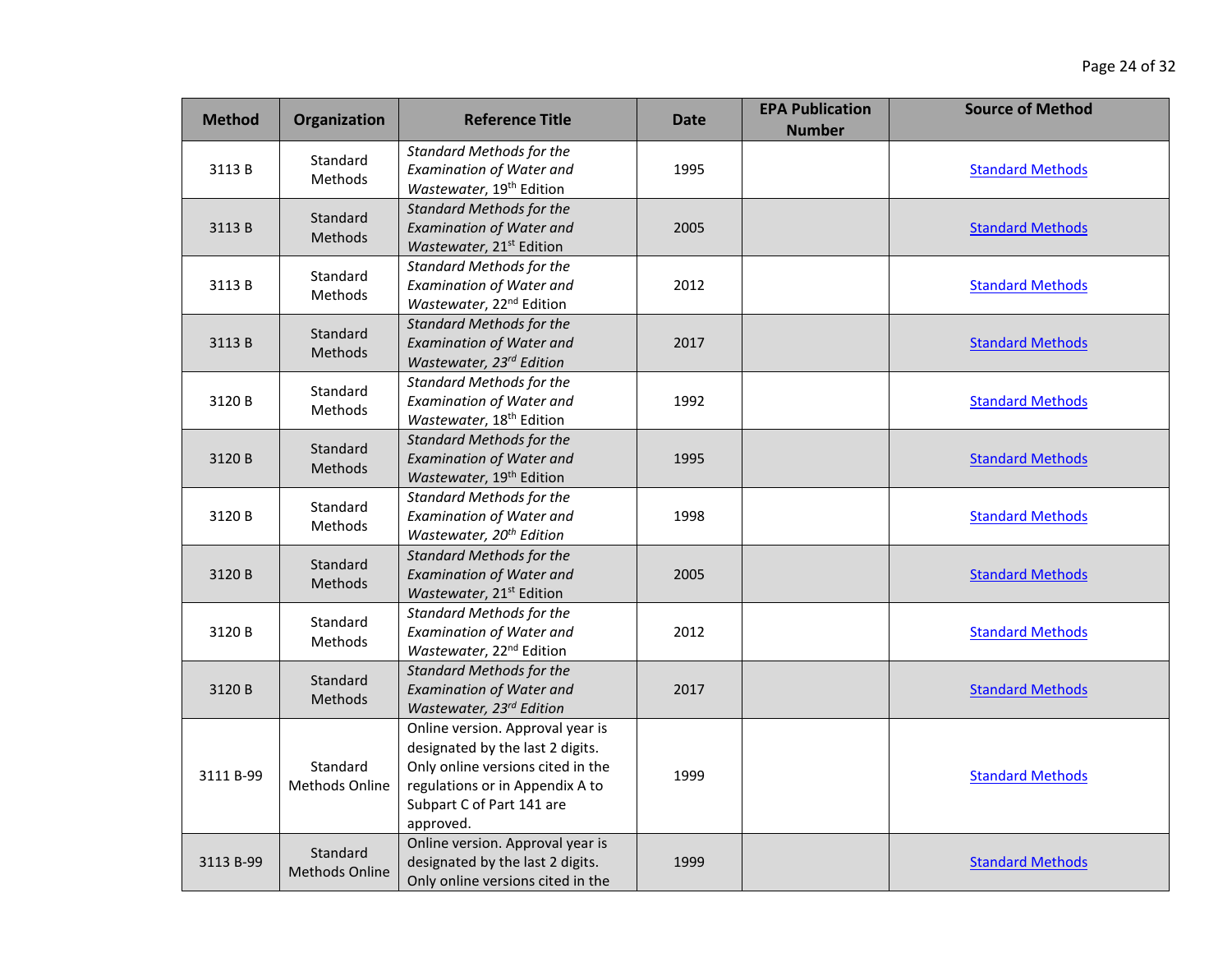| <b>Method</b> | Organization                      | <b>Reference Title</b>                                                                                                                                                                                                | <b>Date</b> | <b>EPA Publication</b><br><b>Number</b> | <b>Source of Method</b> |
|---------------|-----------------------------------|-----------------------------------------------------------------------------------------------------------------------------------------------------------------------------------------------------------------------|-------------|-----------------------------------------|-------------------------|
|               |                                   | regulations or in Appendix A to<br>Subpart C of Part 141 are<br>approved.                                                                                                                                             |             |                                         |                         |
| 3113 B-04     | Standard<br><b>Methods Online</b> | Online version. Approval year is<br>designated by the last 2 digits.<br>Only online versions cited in the<br>regulations or in Appendix A to<br>Subpart C of Part 141 are<br>approved.                                | 2004        |                                         | <b>Standard Methods</b> |
| 3113 B-10     | Standard<br><b>Methods Online</b> | Online version. Approval year is<br>designated by the last 2 digits.<br>Only online versions cited in the<br>regulations or in Appendix A to<br>Subpart C of Part 141 are<br>approved.                                | 2010        |                                         | <b>Standard Methods</b> |
| 3120 B-99     | Standard<br><b>Methods Online</b> | Online version. Approval year is<br>designated by the last 2 digits.<br>Only online versions cited in the<br>regulations or in Appendix A to<br>Subpart C of Part 141 are<br>approved.                                | 1999        |                                         | <b>Standard Methods</b> |
| I-3720-85     | U.S. Geological<br>Survey         | In Methods for Determination of<br>Inorganic Substances in Water and<br>Fluvial Sediments, USGS Series:<br><b>Techniques of Water-Resource</b><br>Investigation Report; edited by<br>Fishman, M.J. and Friedman, L.C. | 1989        |                                         | <b>USGS</b>             |

# Sulfate

| <b>Method</b> | Organization                 | <b>Reference Title</b>                                                                 | <b>Date</b> | <b>EPA Publication</b><br><b>Number</b> | <b>Source of Method</b>   |
|---------------|------------------------------|----------------------------------------------------------------------------------------|-------------|-----------------------------------------|---------------------------|
| D4327-97      | <b>ASTM</b><br>International | <b>Standard Test Method for Anions</b><br>in Water by Suppressed Ion<br>Chromatography | 1997        |                                         | <b>ASTM International</b> |
| D4327-03      | <b>ASTM</b><br>International | <b>Standard Test Method for Anions</b><br>in Water by Suppressed Ion<br>Chromatography | 2003        |                                         | <b>ASTM International</b> |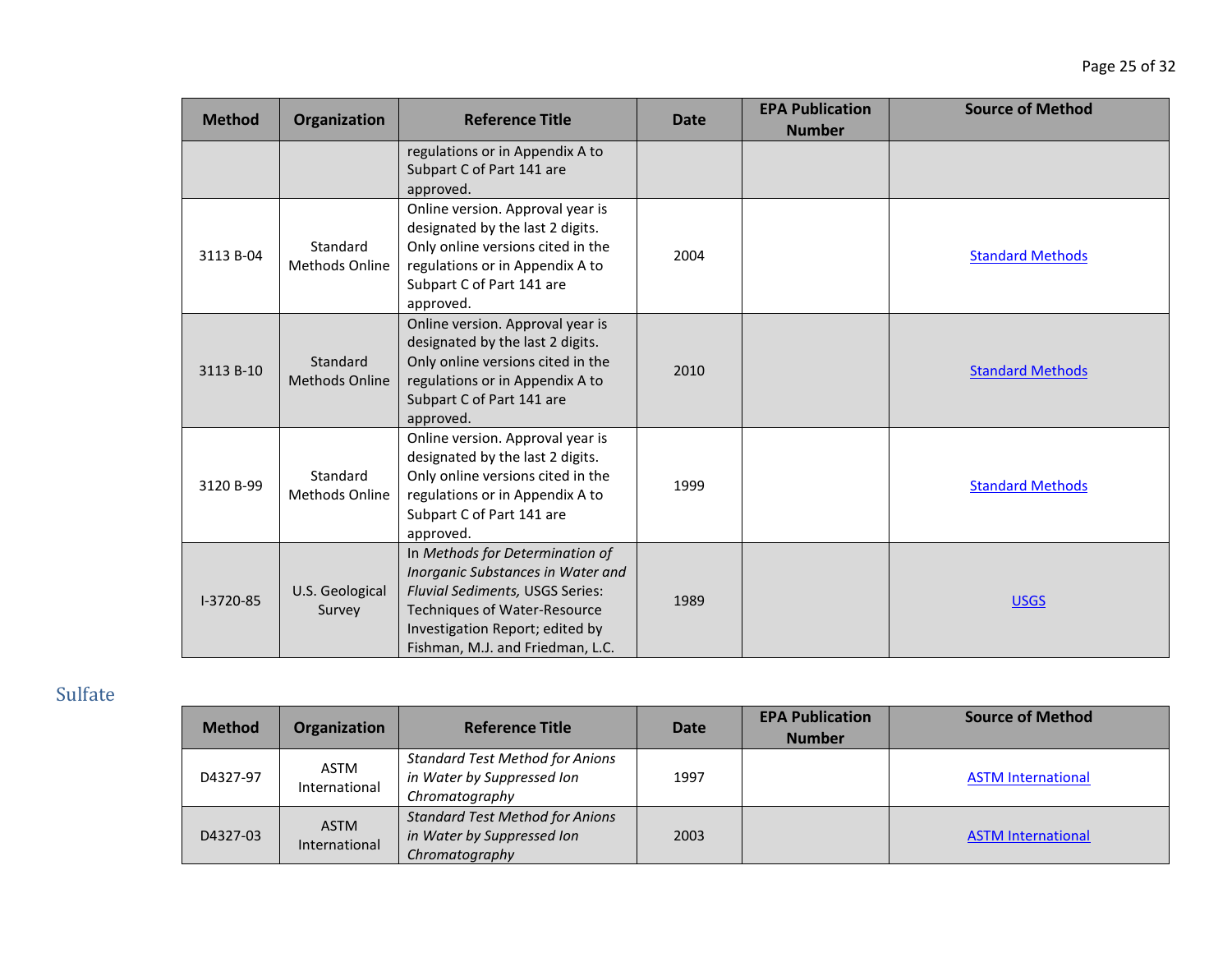| <b>Method</b>      | <b>Organization</b>          | <b>Reference Title</b>                                                                                            | <b>Date</b> | <b>EPA Publication</b><br><b>Number</b> | <b>Source of Method</b>                        |
|--------------------|------------------------------|-------------------------------------------------------------------------------------------------------------------|-------------|-----------------------------------------|------------------------------------------------|
| D4327-11           | <b>ASTM</b><br>International | <b>Standard Test Method for Anions</b><br>in Water by Suppressed Ion<br>Chromatography                            | 2011        |                                         | <b>ASTM International</b>                      |
| D516-90            | <b>ASTM</b><br>International | <b>Standard Test Method for Sulfate</b><br>Ion in Water                                                           | 1990        |                                         | <b>ASTM International</b>                      |
| D516-02            | <b>ASTM</b><br>International | <b>Standard Test Method for Sulfate</b><br>Ion in Water                                                           | 2002        |                                         | <b>ASTM International</b>                      |
| D516-07            | <b>ASTM</b><br>International | <b>Standard Test Method for Sulfate</b><br>Ion in Water                                                           | 2007        |                                         | <b>ASTM International</b>                      |
| D516-11            | <b>ASTM</b><br>International | <b>Standard Test Method for Sulfate</b><br>Ion in Water                                                           | 2011        |                                         | <b>ASTM International</b>                      |
| D516-16            | <b>ASTM</b><br>International | <b>Standard Test Method for Sulfate</b><br>ion in Water                                                           | 2016        |                                         | <b>ASTM International</b>                      |
| 300.0, Rev.<br>2.1 | EPA                          | In Methods for the Determination<br>of Inorganic Substances in<br><b>Environmental Samples</b>                    | August 1993 | EPA/600/R-93/100                        | <b>National Environmental Methods</b><br>Index |
| 300.1, Rev.<br>1.0 | <b>EPA</b>                   | In Methods for the Determination<br>of Organic and Inorganic<br>Compounds in Drinking Water, Vol.<br>$\mathbf{1}$ | August 2000 | EPA 815-R-00-014                        | <b>National Environmental Methods</b><br>Index |
| 375.2, Rev.<br>2.0 | EPA                          | In Methods for the Determination<br>of Inorganic Substances in<br><b>Environmental Samples</b>                    | August 1993 | EPA/600/R-93/100                        | <b>National Environmental Methods Index</b>    |
| 4110B              | Standard<br>Methods          | <b>Standard Methods for the</b><br><b>Examination of Water and</b><br>Wastewater, 18 <sup>th</sup> Edition        | 1992        |                                         | <b>Standard Methods</b>                        |
| 4110B              | Standard<br>Methods          | <b>Standard Methods for the</b><br><b>Examination of Water and</b><br>Wastewater, 19 <sup>th</sup> Edition        | 1995        |                                         | <b>Standard Methods</b>                        |
| 4110B              | Standard<br>Methods          | <b>Standard Methods for the</b><br><b>Examination of Water and</b><br>Wastewater, 20 <sup>th</sup> Edition        | 1998        |                                         | <b>Standard Methods</b>                        |
| 4110 B             | Standard<br>Methods          | <b>Standard Methods for the</b><br><b>Examination of Water and</b><br>Wastewater, 21 <sup>st</sup> Edition        | 2005        |                                         | <b>Standard Methods</b>                        |
| 4110B              | Standard<br>Methods          | <b>Standard Methods for the</b><br><b>Examination of Water and</b><br>Wastewater, 22 <sup>nd</sup> Edition        | 2012        |                                         | <b>Standard Methods</b>                        |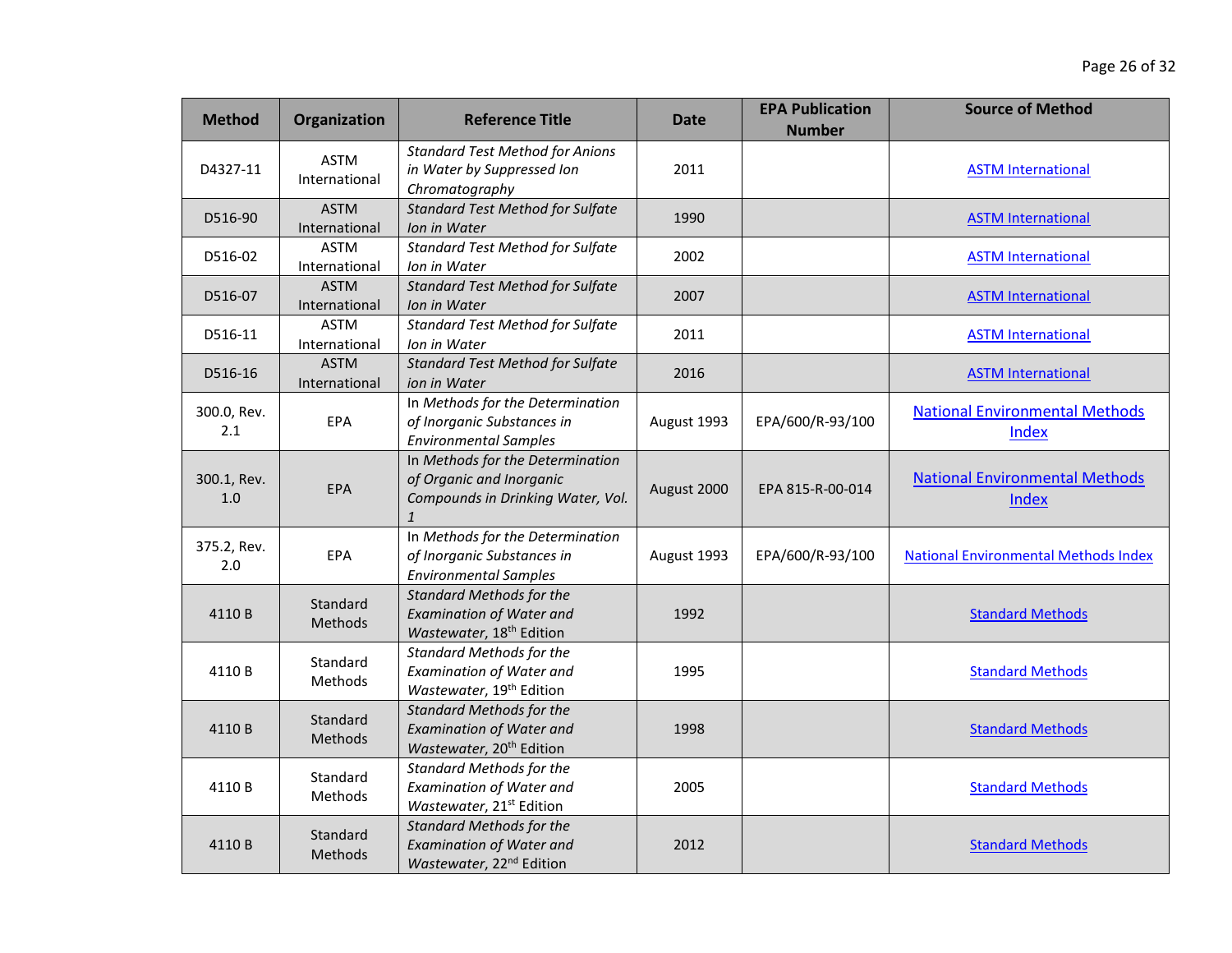| <b>Method</b>                        | Organization               | <b>Reference Title</b>                                                                                     | <b>Date</b> | <b>EPA Publication</b><br><b>Number</b> | <b>Source of Method</b> |
|--------------------------------------|----------------------------|------------------------------------------------------------------------------------------------------------|-------------|-----------------------------------------|-------------------------|
| 4110B                                | Standard<br>Methods        | <b>Standard Methods for the</b><br><b>Examination of Water and</b><br>Wastewater, 23rd Edition             | 2017        |                                         | <b>Standard Methods</b> |
| 4500-SO <sub>4</sub> <sup>2-</sup> C | Standard<br>Methods        | <b>Standard Methods for the</b><br><b>Examination of Water and</b><br>Wastewater, 18 <sup>th</sup> Edition | 1992        |                                         | <b>Standard Methods</b> |
| 4500-SO <sub>4</sub> <sup>2-</sup> C | Standard<br>Methods        | <b>Standard Methods for the</b><br><b>Examination of Water and</b><br>Wastewater, 19 <sup>th</sup> Edition | 1995        |                                         | <b>Standard Methods</b> |
| 4500-SO <sub>4</sub> <sup>2-</sup> C | Standard<br>Methods        | <b>Standard Methods for the</b><br><b>Examination of Water and</b><br>Wastewater, 20 <sup>th</sup> Edition | 1998        |                                         | <b>Standard Methods</b> |
| 4500-SO <sub>4</sub> <sup>2-</sup> C | Standard<br>Methods        | <b>Standard Methods for the</b><br><b>Examination of Water and</b><br>Wastewater, 21 <sup>st</sup> Edition | 2005        |                                         | <b>Standard Methods</b> |
| 4500-SO <sub>4</sub> <sup>2-</sup> C | Standard<br>Methods        | <b>Standard Methods for the</b><br><b>Examination of Water and</b><br>Wastewater, 22 <sup>nd</sup> Edition | 2012        |                                         | <b>Standard Methods</b> |
| 4500-SO <sub>4</sub> <sup>2</sup> C  | Standard<br>Methods        | <b>Standard Methods for the</b><br><b>Examination of Water and</b><br>Wastewater, 23rd Edition             | 2017        |                                         | <b>Standard Methods</b> |
| 4500-SO <sub>4</sub> <sup>2-</sup> D | Standard<br>Methods        | <b>Standard Methods for the</b><br><b>Examination of Water and</b><br>Wastewater, 18 <sup>th</sup> Edition | 1992        |                                         | <b>Standard Methods</b> |
| 4500-SO <sub>4</sub> <sup>2-</sup> D | Standard<br>Methods        | <b>Standard Methods for the</b><br><b>Examination of Water and</b><br>Wastewater, 19 <sup>th</sup> Edition | 1995        |                                         | <b>Standard Methods</b> |
| 4500-SO <sub>4</sub> <sup>2-</sup> D | Standard<br><b>Methods</b> | <b>Standard Methods for the</b><br><b>Examination of Water and</b><br>Wastewater, 20 <sup>th</sup> Edition | 1998        |                                         | <b>Standard Methods</b> |
| 4500-SO <sub>4</sub> <sup>2</sup> D  | Standard<br>Methods        | <b>Standard Methods for the</b><br><b>Examination of Water and</b><br>Wastewater, 21 <sup>st</sup> Edition | 2005        |                                         | <b>Standard Methods</b> |
| 4500-SO <sub>4</sub> <sup>2-</sup> D | Standard<br>Methods        | <b>Standard Methods for the</b><br><b>Examination of Water and</b><br>Wastewater, 22 <sup>nd</sup> Edition | 2012        |                                         | <b>Standard Methods</b> |
| 4500-SO <sub>4</sub> <sup>2</sup> D  | Standard<br>Methods        | <b>Standard Methods for the</b><br><b>Examination of Water and</b><br>Wastewater, 23rd Edition             | 2017        |                                         | <b>Standard Methods</b> |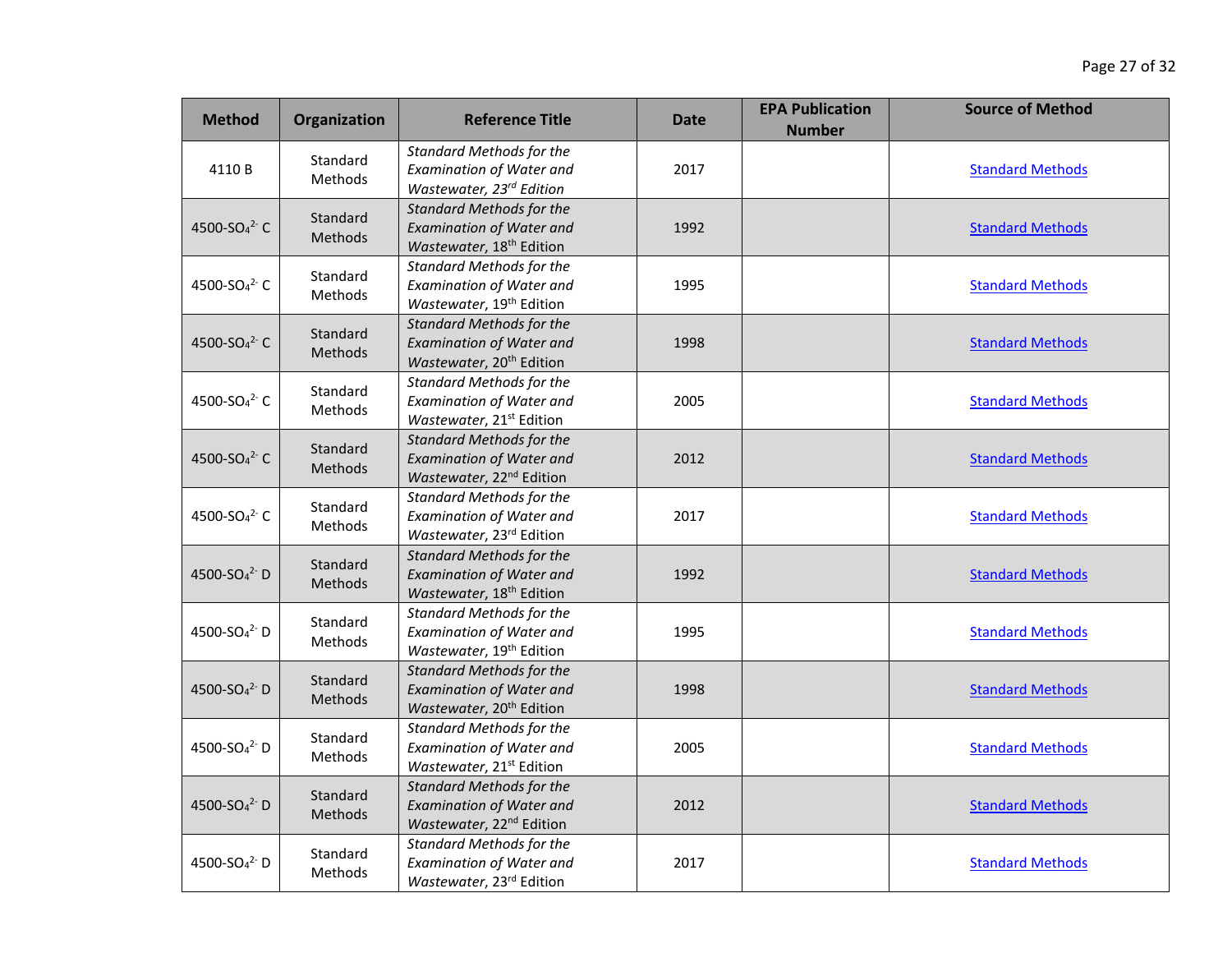| <b>Method</b>                        | Organization                      | <b>Reference Title</b>                                                                                     | <b>Date</b> | <b>EPA Publication</b><br><b>Number</b> | <b>Source of Method</b> |
|--------------------------------------|-----------------------------------|------------------------------------------------------------------------------------------------------------|-------------|-----------------------------------------|-------------------------|
| 4500-SO <sub>4</sub> <sup>2-</sup> E | Standard<br>Methods               | <b>Standard Methods for the</b><br><b>Examination of Water and</b><br>Wastewater, 18 <sup>th</sup> Edition | 1992        |                                         | <b>Standard Methods</b> |
| 4500-SO <sub>4</sub> <sup>2-</sup> E | Standard<br>Methods               | <b>Standard Methods for the</b><br><b>Examination of Water and</b><br>Wastewater, 19 <sup>th</sup> Edition | 1995        |                                         | <b>Standard Methods</b> |
| 4500-SO <sub>4</sub> <sup>2-</sup> E | Standard<br><b>Methods</b>        | <b>Standard Methods for the</b><br><b>Examination of Water and</b><br>Wastewater, 20 <sup>th</sup> Edition | 1998        |                                         | <b>Standard Methods</b> |
| 4500-SO <sub>4</sub> <sup>2-</sup> E | Standard<br>Methods               | <b>Standard Methods for the</b><br><b>Examination of Water and</b><br>Wastewater, 21 <sup>st</sup> Edition | 2005        |                                         | <b>Standard Methods</b> |
| 4500-SO <sub>4</sub> <sup>2-</sup> E | Standard<br>Methods               | <b>Standard Methods for the</b><br><b>Examination of Water and</b><br>Wastewater, 22 <sup>nd</sup> Edition | 2012        |                                         | <b>Standard Methods</b> |
| 4500-SO <sub>4</sub> <sup>2-</sup> E | Standard<br>Methods               | <b>Standard Methods for the</b><br><b>Examination of Water and</b><br>Wastewater, 23rd Edition             | 2017        |                                         | <b>Standard Methods</b> |
| 4500-SO <sub>4</sub> <sup>2-</sup> F | Standard<br><b>Methods</b>        | <b>Standard Methods for the</b><br><b>Examination of Water and</b><br>Wastewater, 18 <sup>th</sup> Edition | 1992        |                                         | <b>Standard Methods</b> |
| 4500-SO <sub>4</sub> <sup>2-</sup> F | Standard<br>Methods               | <b>Standard Methods for the</b><br><b>Examination of Water and</b><br>Wastewater, 19 <sup>th</sup> Edition | 1995        |                                         | <b>Standard Methods</b> |
| 4500-SO <sub>4</sub> <sup>2-</sup> F | Standard<br>Methods               | <b>Standard Methods for the</b><br><b>Examination of Water and</b><br>Wastewater, 20 <sup>th</sup> Edition | 1998        |                                         | <b>Standard Methods</b> |
| 4500-SO <sub>4</sub> <sup>2-</sup> F | Standard<br>Methods               | <b>Standard Methods for the</b><br><b>Examination of Water and</b><br>Wastewater, 21 <sup>st</sup> Edition | 2005        |                                         | <b>Standard Methods</b> |
| 4500-SO <sub>4</sub> <sup>2-</sup> F | Standard<br>Methods               | <b>Standard Methods for the</b><br><b>Examination of Water and</b><br>Wastewater, 22 <sup>nd</sup> Edition | 2012        |                                         | <b>Standard Methods</b> |
| 4500-SO <sub>4</sub> <sup>2-</sup> F | Standard<br>Methods               | <b>Standard Methods for the</b><br><b>Examination of Water and</b><br>Wastewater, 23rd Edition             | 2017        |                                         | <b>Standard Methods</b> |
| 4110 B-00                            | Standard<br><b>Methods Online</b> | Online version. Approval year is<br>designated by the last 2 digits.<br>Only online versions cited in the  | 2000        |                                         | <b>Standard Methods</b> |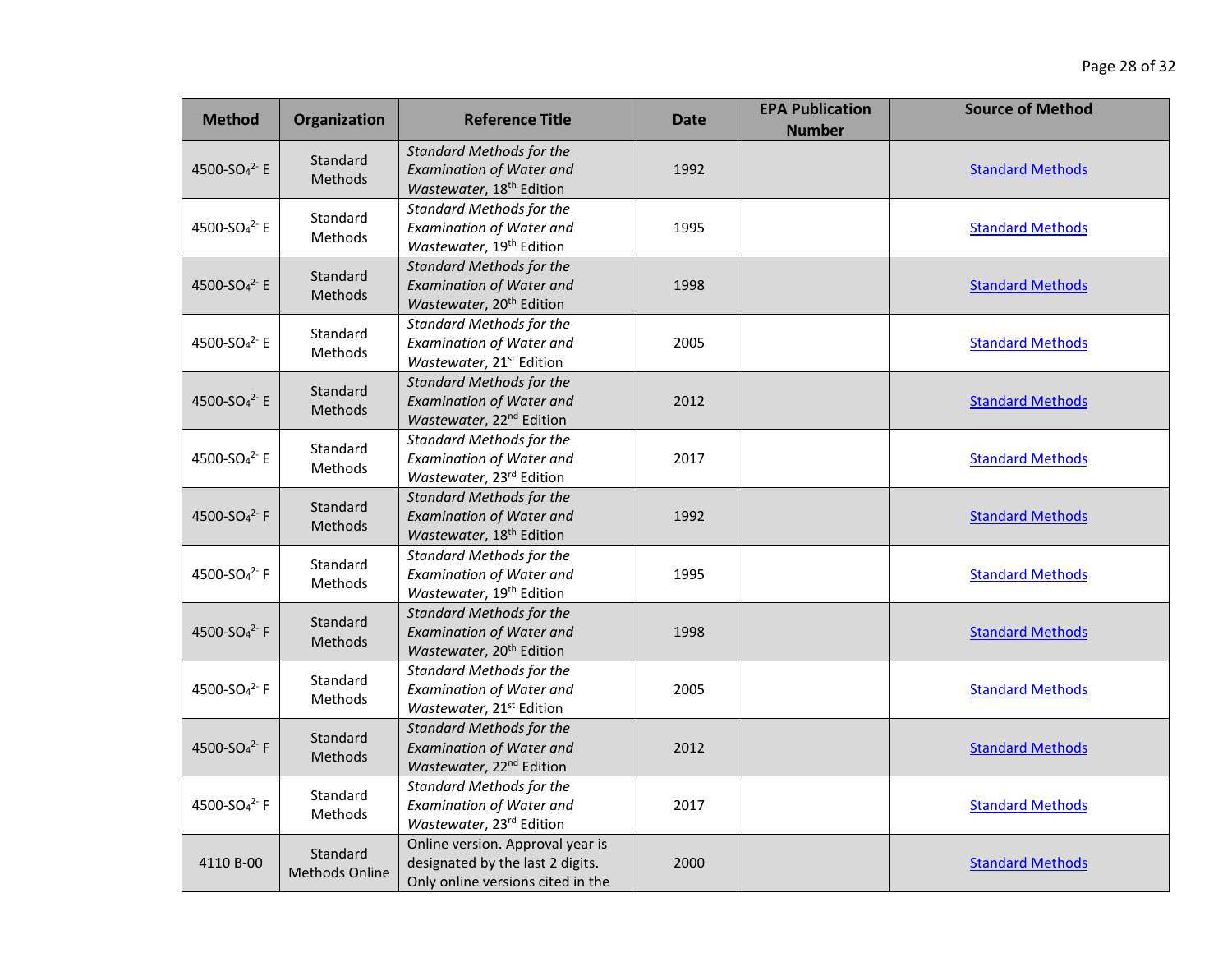| <b>Method</b>                                | Organization                      | <b>Reference Title</b>                                                                                                                                                                 | <b>Date</b> | <b>EPA Publication</b><br><b>Number</b> | <b>Source of Method</b>   |
|----------------------------------------------|-----------------------------------|----------------------------------------------------------------------------------------------------------------------------------------------------------------------------------------|-------------|-----------------------------------------|---------------------------|
|                                              |                                   | regulations or in Appendix A to<br>Subpart C of Part 141 are<br>approved.                                                                                                              |             |                                         |                           |
| 4500-SO <sub>4</sub> <sup>2-</sup><br>$C-97$ | Standard<br><b>Methods Online</b> | Online version. Approval year is<br>designated by the last 2 digits.<br>Only online versions cited in the<br>regulations or in Appendix A to<br>Subpart C of Part 141 are<br>approved. | 1997        |                                         | <b>Standard Methods</b>   |
| 4500-SO <sub>4</sub> <sup>2-</sup><br>$D-97$ | Standard<br><b>Methods Online</b> | Online version. Approval year is<br>designated by the last 2 digits.<br>Only online versions cited in the<br>regulations or in Appendix A to<br>Subpart C of Part 141 are<br>approved. | 1997        |                                         | <b>Standard Methods</b>   |
| 4500-SO <sub>4</sub> <sup>2-</sup><br>$E-97$ | Standard<br><b>Methods Online</b> | Online version. Approval year is<br>designated by the last 2 digits.<br>Only online versions cited in the<br>regulations or in Appendix A to<br>Subpart C of Part 141 are<br>approved. | 1997        |                                         | <b>Standard Methods</b>   |
| 4500-SO <sub>4</sub> <sup>2-</sup><br>$F-97$ | Standard<br><b>Methods Online</b> | Online version. Approval year is<br>designated by the last 2 digits.<br>Only online versions cited in the<br>regulations or in Appendix A to<br>Subpart C of Part 141 are<br>approved. | 1997        |                                         | <b>Standard Methods</b>   |
| D6508, Rev.<br>2                             | Waters Corp.                      | Test Method for Determination of<br>Dissolved Inorganic Anions in<br><b>Aqueous Matrices Using Capillary</b><br>Ion Electrophoresis and Chromate<br>Electrolyte                        |             |                                         | <b>Waters Corporation</b> |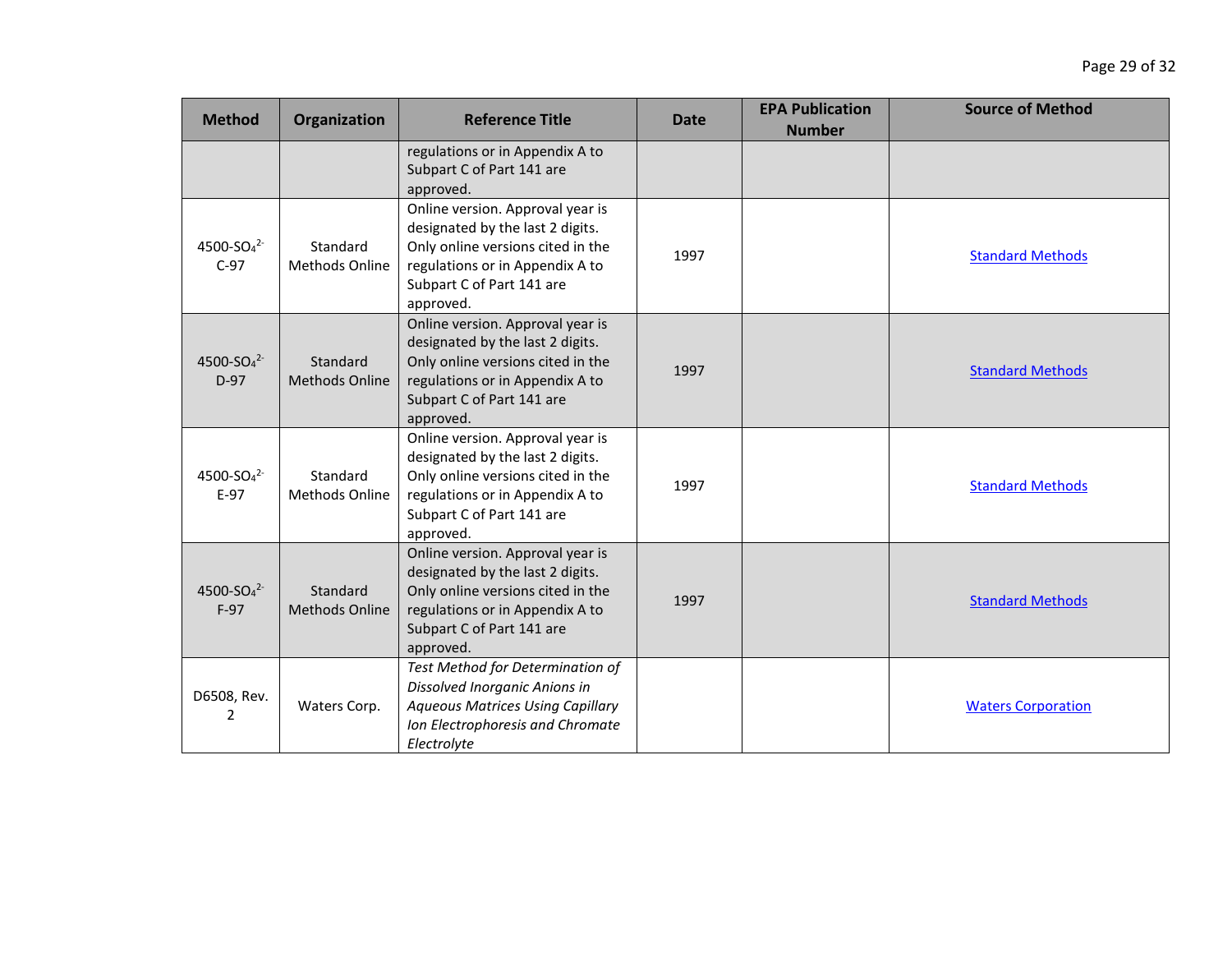### Total Dissolved Solids

| <b>Method</b> | Organization                      | <b>Reference Title</b>                                                                                                                                                                 | <b>Date</b> | <b>EPA Publication</b><br><b>Number</b> | <b>Source of Method</b> |
|---------------|-----------------------------------|----------------------------------------------------------------------------------------------------------------------------------------------------------------------------------------|-------------|-----------------------------------------|-------------------------|
| 2540 C        | Standard<br><b>Methods</b>        | <b>Standard Methods for the</b><br>Examination of Water and<br>Wastewater, 18 <sup>th</sup> Edition                                                                                    | 1992        |                                         | <b>Standard Methods</b> |
| 2540 C        | Standard<br><b>Methods</b>        | <b>Standard Methods for the</b><br><b>Examination of Water and</b><br>Wastewater, 19 <sup>th</sup> Edition                                                                             | 1995        |                                         | <b>Standard Methods</b> |
| 2540 C        | Standard<br><b>Methods</b>        | <b>Standard Methods for the</b><br><b>Examination of Water and</b><br>Wastewater, 20 <sup>th</sup> Edition                                                                             | 1998        |                                         | <b>Standard Methods</b> |
| 2540 C        | Standard<br><b>Methods</b>        | <b>Standard Methods for the</b><br><b>Examination of Water and</b><br>Wastewater, 21 <sup>st</sup> Edition                                                                             | 2005        |                                         | <b>Standard Methods</b> |
| 2540 C        | Standard<br><b>Methods</b>        | <b>Standard Methods for the</b><br><b>Examination of Water and</b><br>Wastewater, 22 <sup>nd</sup> Edition                                                                             | 2012        |                                         | <b>Standard Methods</b> |
| 2540 C        | Standard<br><b>Methods</b>        | <b>Standard Methods for the</b><br><b>Examination of Water and</b><br>Wastewater, 23rd Edition                                                                                         | 2017        |                                         | <b>Standard Methods</b> |
| 2540 C-97     | Standard<br><b>Methods Online</b> | Online version. Approval year is<br>designated by the last 2 digits.<br>Only online versions cited in the<br>regulations or in Appendix A to<br>Subpart C of Part 141 are<br>approved. | 1997        |                                         | <b>Standard Methods</b> |

### Zinc

| <b>Method</b>      | Organization | <b>Reference Title</b>                                                                                                                    | Date         | <b>EPA Publication</b><br><b>Number</b> | <b>Source of Method</b> |
|--------------------|--------------|-------------------------------------------------------------------------------------------------------------------------------------------|--------------|-----------------------------------------|-------------------------|
| 200.5, Rev.<br>4.2 | EPA          | Determination of Trace Elements<br>in Drinking Water by Axially<br>Viewed Inductively Coupled<br>Plasma – Atomic Emission<br>Spectrometry | October 2003 | EPA/600-R-06/115                        | EPA/600-R-06/115        |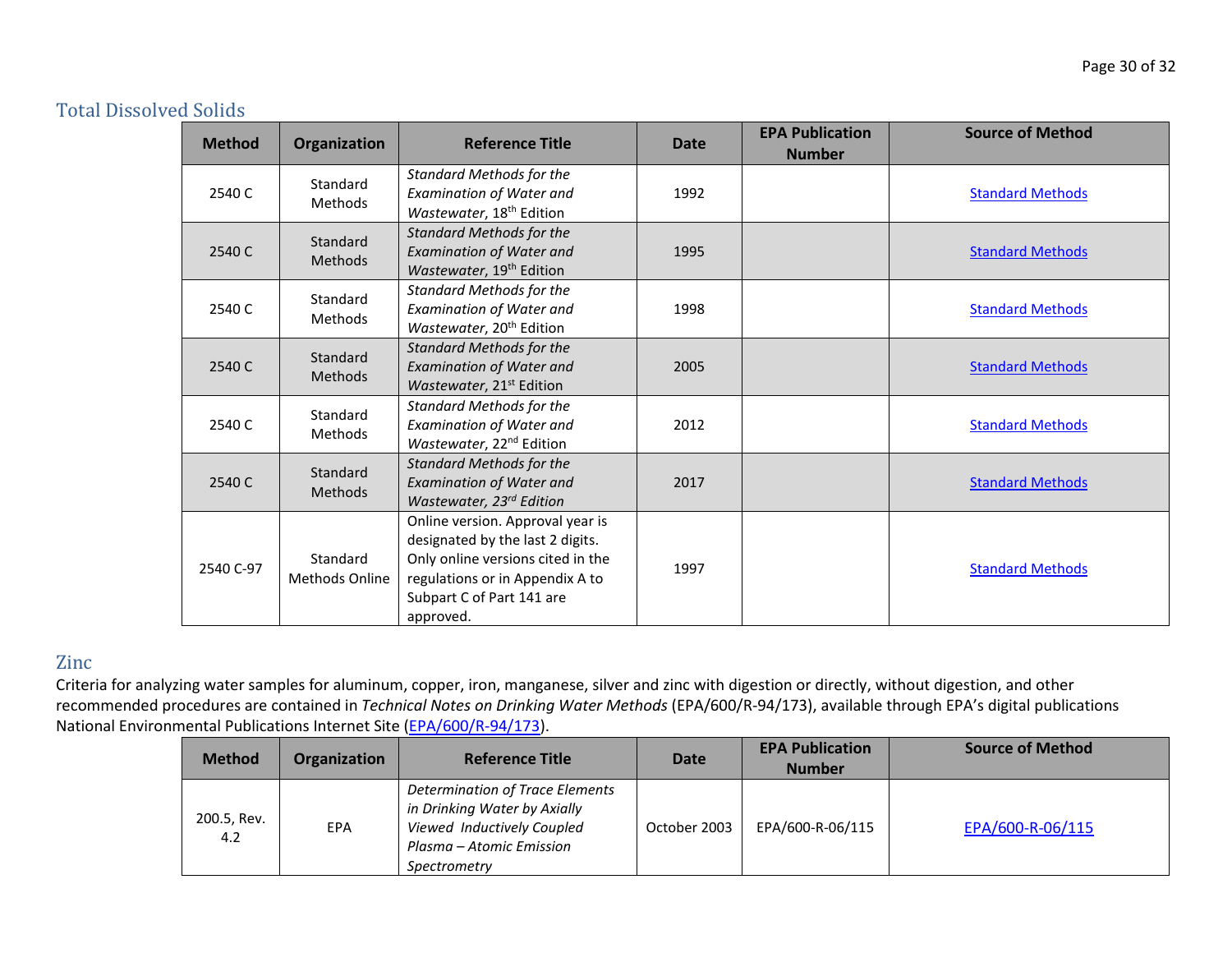| <b>Method</b>      | Organization               | <b>Reference Title</b>                                                                                     | Date     | <b>EPA Publication</b><br><b>Number</b> | <b>Source of Method</b>                               |
|--------------------|----------------------------|------------------------------------------------------------------------------------------------------------|----------|-----------------------------------------|-------------------------------------------------------|
| 200.7, Rev.<br>4.4 | EPA                        | In Methods for the Determination<br>of Metals in Environmental<br>Samples, Supplement I                    | May 1994 | EPA/600/R-94/111                        | <b>National Environmental Methods</b><br><b>Index</b> |
| 200.8, Rev.<br>5.4 | EPA                        | In Methods for the Determination<br>of Metals in Environmental<br>Samples, Supplement I                    | May 1994 | EPA/600/R-94/111                        | <b>National Environmental Methods</b><br>Index        |
| 3111B              | Standard<br>Methods        | <b>Standard Methods for the</b><br><b>Examination of Water and</b><br>Wastewater, 18 <sup>th</sup> Edition | 1992     |                                         | <b>Standard Methods</b>                               |
| 3111B              | Standard<br>Methods        | <b>Standard Methods for the</b><br><b>Examination of Water and</b><br>Wastewater, 19 <sup>th</sup> Edition | 1995     |                                         | <b>Standard Methods</b>                               |
| 3111B              | Standard<br><b>Methods</b> | <b>Standard Methods for the</b><br><b>Examination of Water and</b><br>Wastewater, 21st Edition             | 2005     |                                         | <b>Standard Methods</b>                               |
| 3111B              | Standard<br>Methods        | <b>Standard Methods for the</b><br><b>Examination of Water and</b><br>Wastewater, 22 <sup>nd</sup> Edition | 2012     |                                         | <b>Standard Methods</b>                               |
| 3111B              | Standard<br><b>Methods</b> | <b>Standard Methods for the</b><br><b>Examination of Water and</b><br>Wastewater, 23rd Edition             | 2017     |                                         | <b>Standard Methods</b>                               |
| 3120 B             | Standard<br>Methods        | <b>Standard Methods for the</b><br><b>Examination of Water and</b><br>Wastewater, 18 <sup>th</sup> Edition | 1992     |                                         | <b>Standard Methods</b>                               |
| 3120 B             | Standard<br>Methods        | <b>Standard Methods for the</b><br><b>Examination of Water and</b><br>Wastewater, 19 <sup>th</sup> Edition | 1995     |                                         | <b>Standard Methods</b>                               |
| 3120B              | Standard<br>Methods        | <b>Standard Methods for the</b><br><b>Examination of Water and</b><br>Wastewater, 20 <sup>th</sup> Edition | 1998     |                                         | <b>Standard Methods</b>                               |
| 3120 B             | Standard<br>Methods        | <b>Standard Methods for the</b><br><b>Examination of Water and</b><br>Wastewater, 21 <sup>st</sup> Edition | 2005     |                                         | <b>Standard Methods</b>                               |
| 3120 B             | Standard<br><b>Methods</b> | <b>Standard Methods for the</b><br><b>Examination of Water and</b><br>Wastewater, 22 <sup>nd</sup> Edition | 2012     |                                         | <b>Standard Methods</b>                               |
| 3120B              | Standard<br>Methods        | <b>Standard Methods for the</b><br><b>Examination of Water and</b><br>Wastewater, 23rd Edition             | 2017     |                                         | <b>Standard Methods</b>                               |